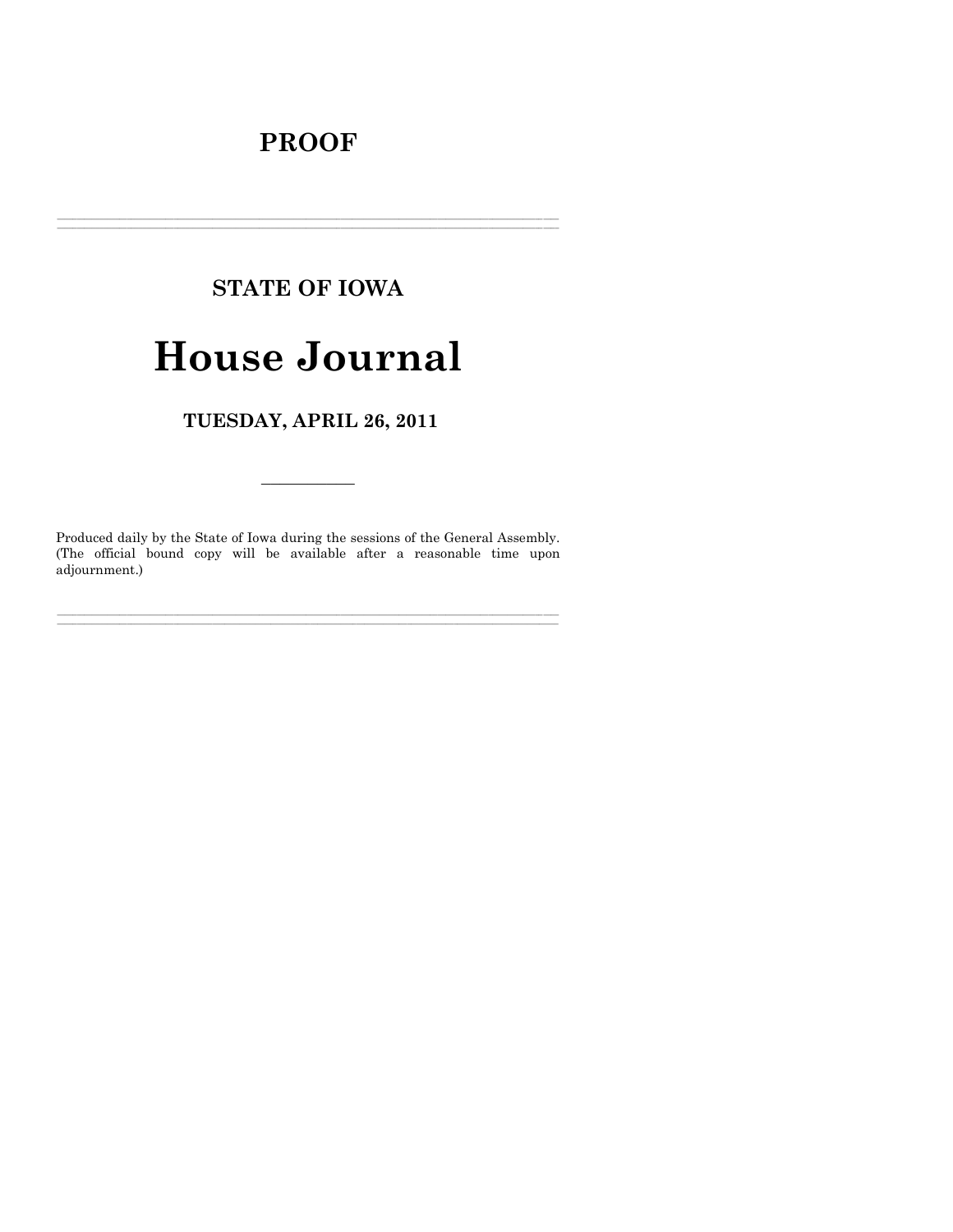# **JOURNAL OF THE HOUSE**

One Hundred-seventh Calendar Day - Seventy-fourth Session Day

Hall of the House of Representatives Des Moines, Iowa, Tuesday, April 26, 2011

The House met pursuant to adjournment at 8:38 a.m., Speaker Paulsen in the chair.

Prayer was offered by Representative Walt Rogers of Black Hawk County.

#### PLEDGE OF ALLEGIANCE

The Pledge of Allegiance was led by Conner Archer, Page from St. Charles.

The Journal of Monday, April 25, 2011 was approved.

#### ADOPTION OF [HOUSE RESOLUTION 46](http://coolice.legis.state.ia.us/Cool-ICE/default.asp?Category=billinfo&Service=Billbook&frame=1&GA=84&hbill=HR46)

Heaton of Henry called up for consideration **[House Resolution](http://coolice.legis.state.ia.us/Cool-ICE/default.asp?Category=billinfo&Service=Billbook&frame=1&GA=84&hbill=HR46)  [46,](http://coolice.legis.state.ia.us/Cool-ICE/default.asp?Category=billinfo&Service=Billbook&frame=1&GA=84&hbill=HR46)** a resolution to recognize the Mount Pleasant Mental Health Institute on the sesquicentennial anniversary of its founding, and moved its adoption.

The motion prevailed and the resolution was adopted.

#### SPECIAL PRESENTATION TO HOUSE PAGES

Speaker Paulsen invited the House Pages to the Speaker's station for a special presentation and thanked them for their service to the House of Representatives.

Certificates of excellence for serving with honor and distinction as a House Page during the First Regular Session of the Eighty-fourth General Assembly were presented to the following Pages by Speaker Paulsen, Majority Leader Upmeyer and Minority Leader McCarthy:

> Tiffany Anderson Conner Archer Zaak Barnes Daniel Breitbarth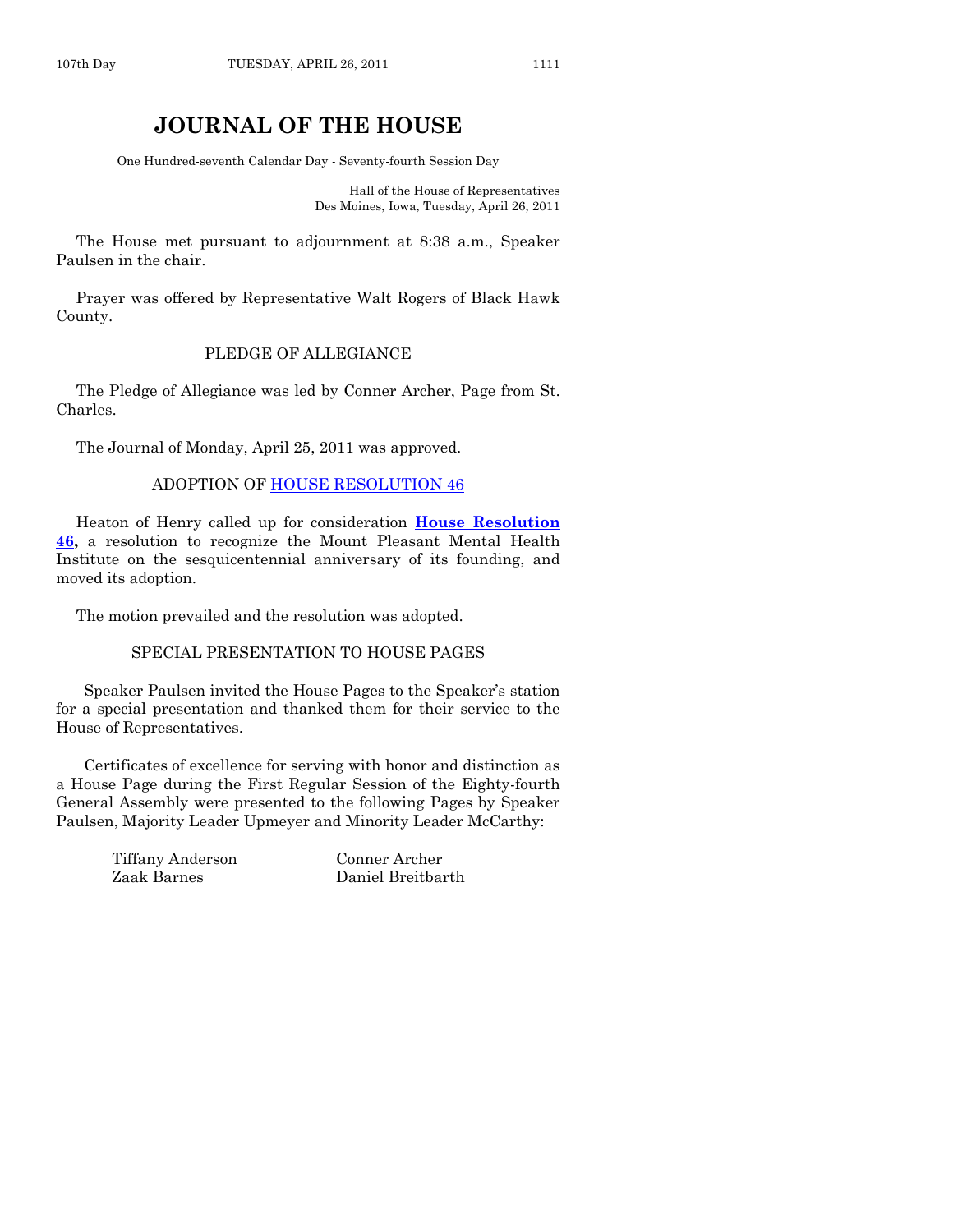| Lauren Burdt  | Jael Chepkwony  |
|---------------|-----------------|
| Kelsey Frisk  | Brendan Grady   |
| Kassi Guinn   | Bryant Hickie   |
| Ben Keagle    | Graham Lohman   |
| Heidi Noneman | Ariani Oehrlein |
| Delaney Olson | Bob Pak         |
| Miguel Paramo | Michael Terrell |
| Melanie Weber | Seth Wester     |
| Andy Young    |                 |

## MESSAGE FROM THE SENATE

The following message was received from the Senate:

Mr. Speaker: I am directed to inform your honorable body that the Senate has on April 25, 2011, passed the following bill in which the concurrence of the Senate was asked:

[House File 679,](http://coolice.legis.state.ia.us/Cool-ICE/default.asp?Category=billinfo&Service=Billbook&frame=1&GA=84&hbill=HF679) a bill for an act relating to the administration of the replacement tax for new cogeneration facilities, and including effective date and retroactive applicability provisions.

#### MICHAEL E. MARSHALL, Secretary

On motion by Upmeyer of Hancock, the House was recessed at 8:52 a.m., until 1:00 p.m.

# AFTERNOON SESSION

The House reconvened at 1:11 p.m., Windschitl of Harrison in the chair.

#### QUORUM CALL

A non-record roll call was requested to determine that a quorum was present. The vote revealed eighty-three members present, seventeen absent.

# LEAVE OF ABSENCE

Leave of absence was granted as follows:

Huseman of Cherokee on request of Upmeyer of Hancock; Arnold of Lucas, until his return, on request of Horbach of Tama.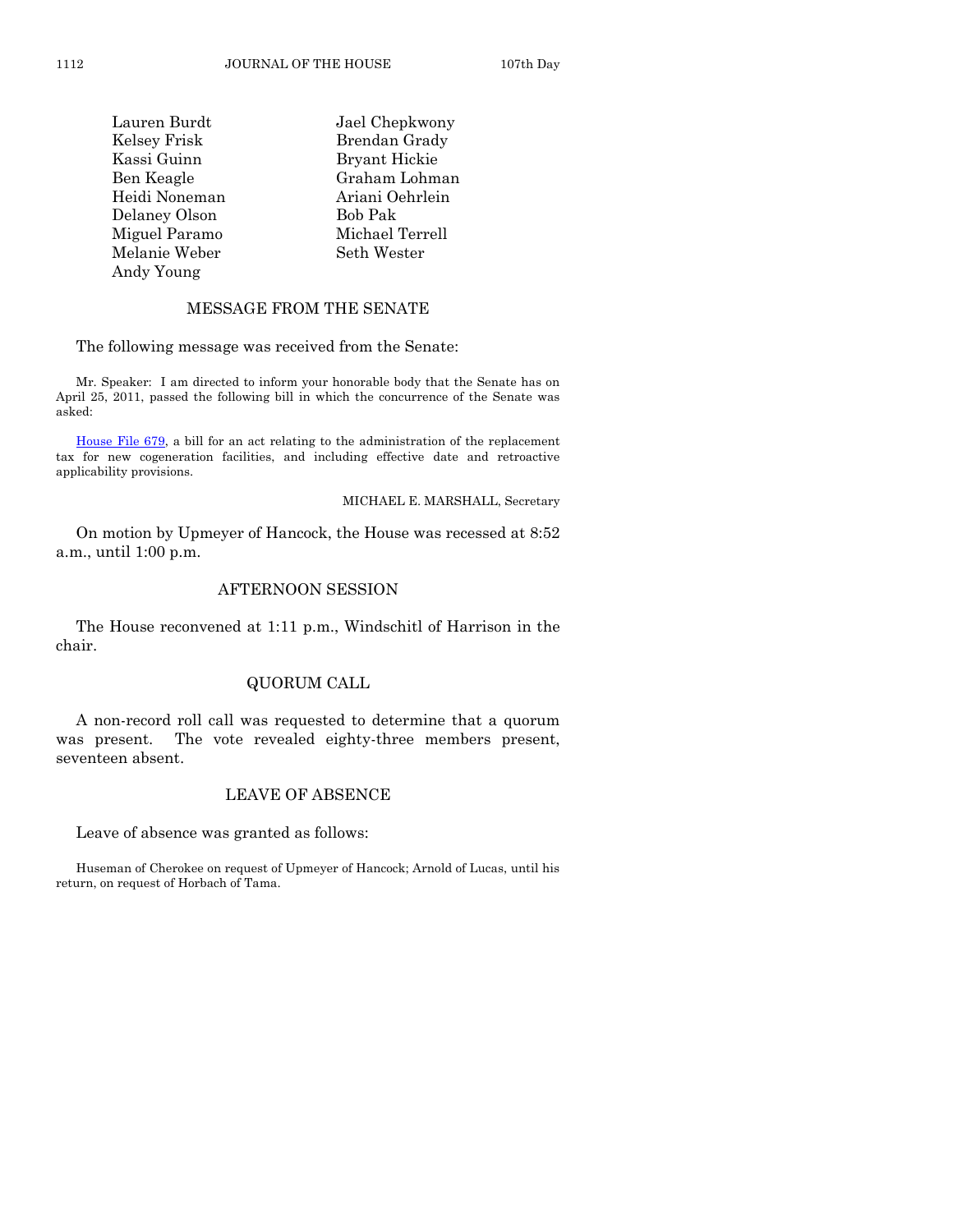Speaker Paulsen in the chair at 1:17 p.m.

# CONSIDERATION OF BILLS Ways and Means Calendar

**[Senate File 302,](http://coolice.legis.state.ia.us/Cool-ICE/default.asp?Category=billinfo&Service=Billbook&frame=1&GA=84&hbill=SF302)** a bill for an act increasing the amount of tax credits available under the endow Iowa program and including effective date and retroactive applicability provisions, with report of committee recommending passage, was taken up for consideration.

Cownie of Polk moved that the bill be read a last time now and placed upon its passage which motion prevailed and the bill was read a last time.

On the question "Shall the bill pass?" [\(S.F. 302\)](http://coolice.legis.state.ia.us/Cool-ICE/default.asp?Category=billinfo&Service=Billbook&frame=1&GA=84&hbill=SF302)

The ayes were, 98:

| Abdul-Samad       | Alons            | Anderson          | Baltimore     |
|-------------------|------------------|-------------------|---------------|
| Baudler           | Berry            | Brandenburg       | <b>Byrnes</b> |
| Chambers          | Cohoon           | Cownie            | De Boef       |
| Deyoe             | Dolecheck        | Drake             | Forristall    |
| Fry               | Gaines           | Garrett           | Gaskill       |
| Grassley          | Hagenow          | Hager             | Hall          |
| Hanson            | Hanusa           | Heaton            | Heddens       |
| Hein              | Helland          | Horbach           | Hunter        |
| Isenhart          | Iverson          | Jacoby            | Jorgensen     |
| Kajtazovic        | Kaufmann         | Kearns            | Kelley        |
| Klein             | Koester          | Kressig           | Lensing       |
| Lofgren           | Lukan            | Lykam             | Mascher       |
| Massie            | McCarthy         | Miller, H.        | Miller, L.    |
| Moore             | Muhlbauer        | Murphy            | Oldson        |
| Olson, R.         | Olson, S.        | Olson, T.         | Paustian      |
| Pearson           | Petersen         | Pettengill        | Quirk         |
| Raecker           | Rasmussen        | Rayhons           | Rogers        |
| Running-Marquardt | Sands            | Schulte           | Schultz       |
| Shaw              | Smith, J.        | Smith, M.         | Soderberg     |
| Steckman          | Swaim            | Sweeney           | Taylor, J.    |
| Taylor, T.        | Thede            | Thomas            | Tjepkes       |
| Upmeyer           | Van Engelenhoven | Vander Linden     | Wagner        |
| Watts             | Wenthe           | Wessel-Kroeschell | Willems       |
| Winckler          | Windschitl       | Wittneben         | Wolfe         |
| Worthan           | Mr. Speaker      |                   |               |
|                   | Paulsen          |                   |               |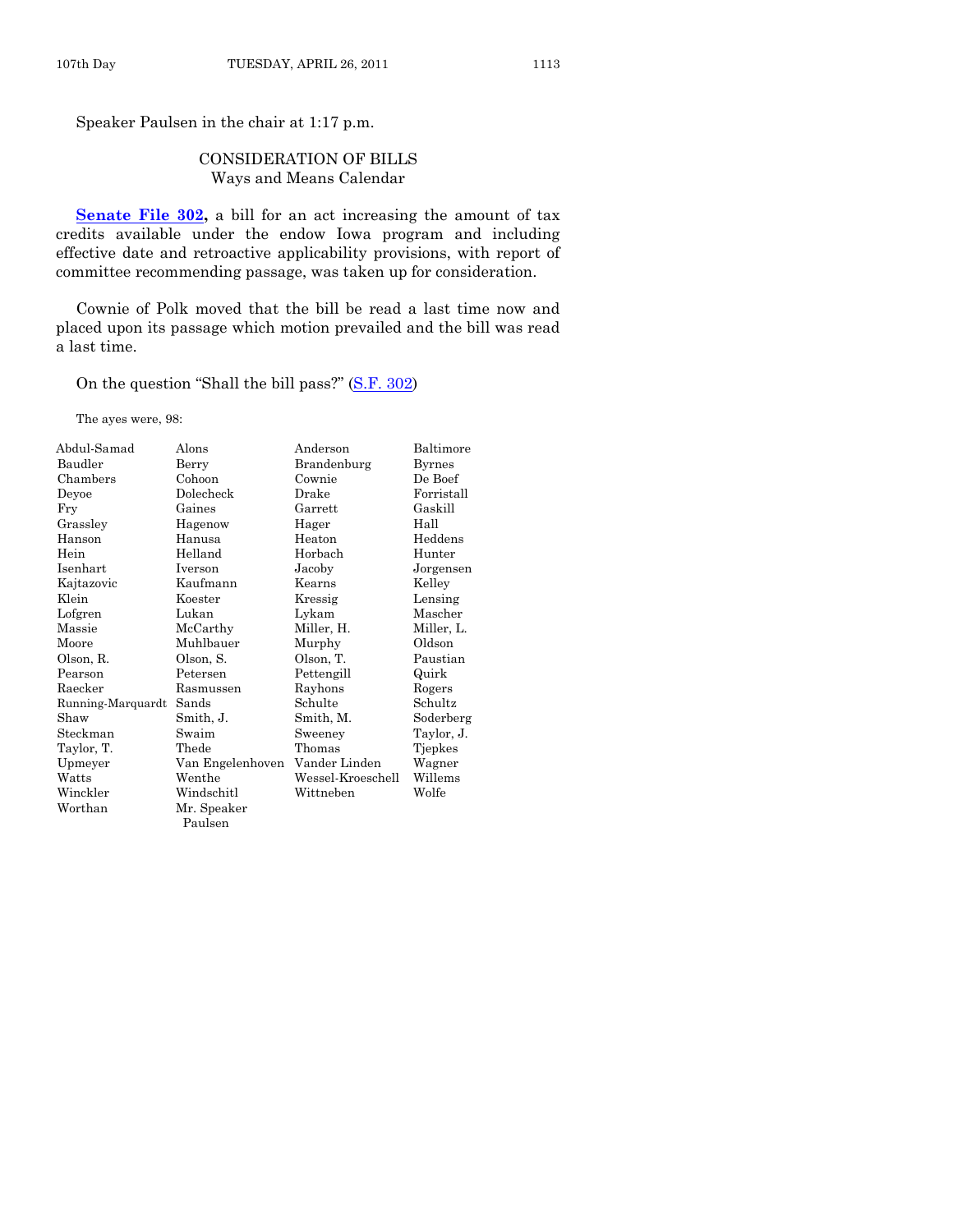The nays were, none.

Absent or not voting, 2:

Arnold Huseman

The bill having received a constitutional majority was declared to have passed the House and the title was agreed to.

#### SPECIAL PRESENTATION

Jorgensen of Woodbury introduced to the House the 2011 Teacher of the Year, Dewey Christenson, Sioux City.

The House rose and expressed its welcome.

[Senate File 434,](http://coolice.legis.state.ia.us/Cool-ICE/default.asp?Category=billinfo&Service=Billbook&frame=1&GA=84&hbill=SF434) a bill for an act relating to property taxes and fees by modifying provisions relating to receipts for the payment of property taxes and provisions relating to delinquent rates and charges and by specifying certain dates for notices and delinquency, with report of committee recommending passage, was taken up for consideration.

De Boef of Keokuk moved that the bill be read a last time now and placed upon its passage which motion prevailed and the bill was read a last time.

On the question "Shall the bill pass?" [\(S.F. 434\)](http://coolice.legis.state.ia.us/Cool-ICE/default.asp?Category=billinfo&Service=Billbook&frame=1&GA=84&hbill=SF434)

The ayes were, 99:

| Abdul-Samad   | Alons      | Anderson  | Arnold      |
|---------------|------------|-----------|-------------|
| Baltimore     | Baudler    | Berry     | Brandenburg |
| <b>Byrnes</b> | Chambers   | Cohoon    | Cownie      |
| De Boef       | Devoe      | Dolecheck | Drake       |
| Forristall    | Frv        | Gaines    | Garrett     |
| Gaskill       | Grassley   | Hagenow   | Hager       |
| Hall          | Hanson     | Hanusa    | Heaton      |
| Heddens       | Hein       | Helland   | Horbach     |
| Hunter        | Isenhart   | Iverson   | Jacoby      |
| Jorgensen     | Kajtazovic | Kaufmann  | Kearns      |
| Kelley        | Klein      | Koester   | Kressig     |
| Lensing       | Lofgren    | Lukan     | Lykam       |
| Mascher       | Massie     | McCarthy  | Miller, H.  |
| Miller, L.    | Moore      | Muhlbauer | Murphy      |
| Oldson        | Olson, R.  | Olson, S. | Olson, T.   |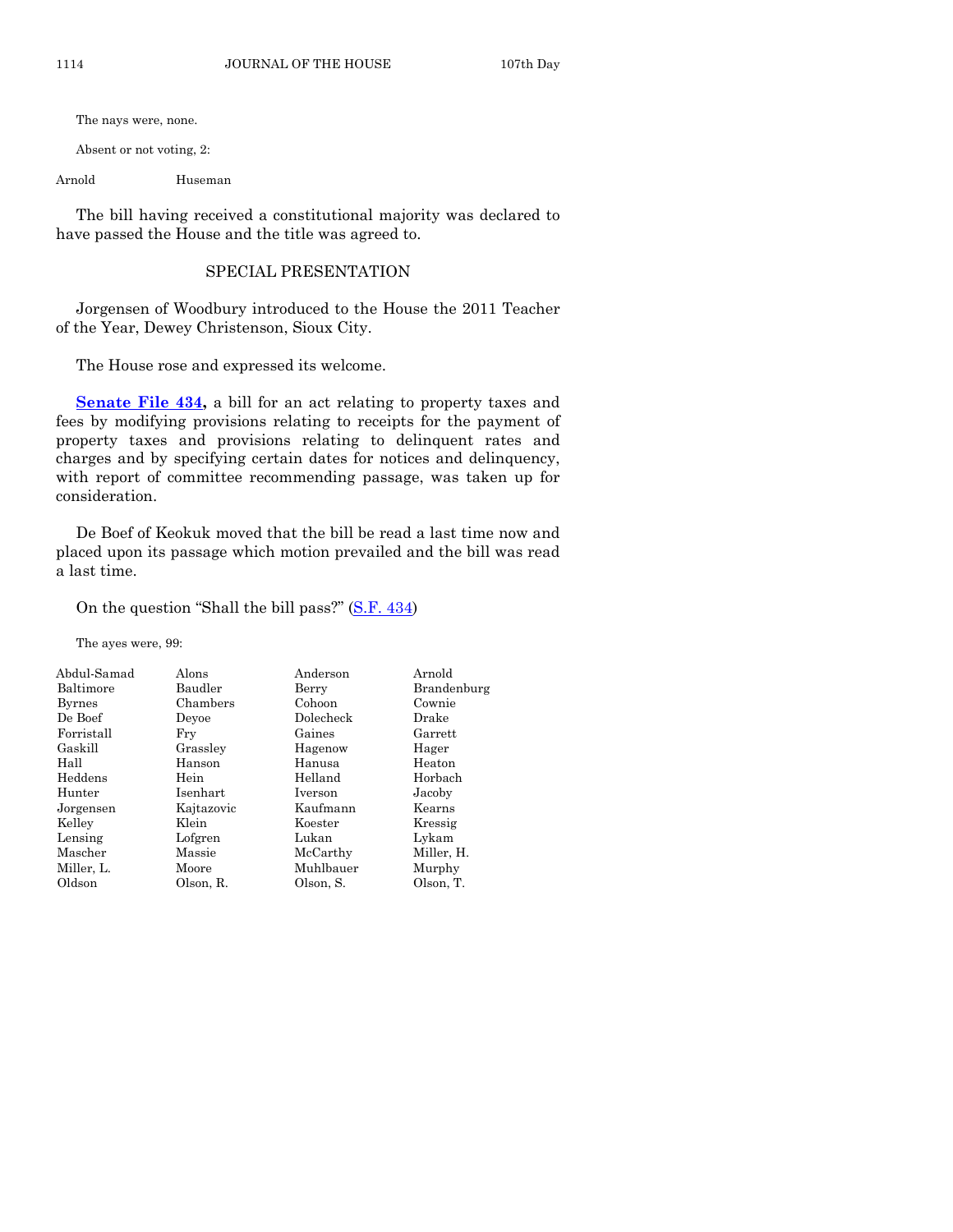Paustian Pearson Petersen Pettengill Quirk Raecker Rasmussen Rayhons Rogers Running-Marquardt Sands Schultz Shaw Smith, J. Smith, M. Soderberg Steckman Swaim Sweeney Taylor, J. Taylor, T. Thede Thomas Tjepkes Upmeyer Van Engelenhoven Vander Linden Wagner Watts Wenthe Wessel-Kroeschell Windschitl Wolfe Worthan Mr. Speaker Paulsen

The nays were, none.

Absent or not voting, 1:

Huseman

The bill having received a constitutional majority was declared to have passed the House and the title was agreed to.

Unfinished Business Calendar

**[House File 561,](http://coolice.legis.state.ia.us/Cool-ICE/default.asp?Category=billinfo&Service=Billbook&frame=1&GA=84&hbill=HF561)** a bill for an act relating to the permitting, licensing, construction, and operation of nuclear generation facilities, was taken up for consideration.

Isenhart of Dubuque offered amendment H–[1358](http://coolice.legis.state.ia.us/Cool-ICE/default.asp?Category=billinfo&Service=Billbook&frame=1&GA=84&hbill=H1358) filed by him and moved its adoption.

Amendment H–[1358](http://coolice.legis.state.ia.us/Cool-ICE/default.asp?Category=billinfo&Service=Billbook&frame=1&GA=84&hbill=H1358) lost.

Willems of Linn offered amendment H–[1681](http://coolice.legis.state.ia.us/Cool-ICE/default.asp?Category=billinfo&Service=Billbook&frame=1&GA=84&hbill=H1681) filed by him and moved its adoption.

Cownie of Polk in the chair at 1:59 p.m.

Amendment **H**–[1681](http://coolice.legis.state.ia.us/Cool-ICE/default.asp?Category=billinfo&Service=Billbook&frame=1&GA=84&hbill=H1681) lost.

Petersen of Polk offered amendment  $H-1692$  $H-1692$  filed by her from the floor and moved its adoption.

Roll call was requested by Petersen of Polk and Mascher of Johnson.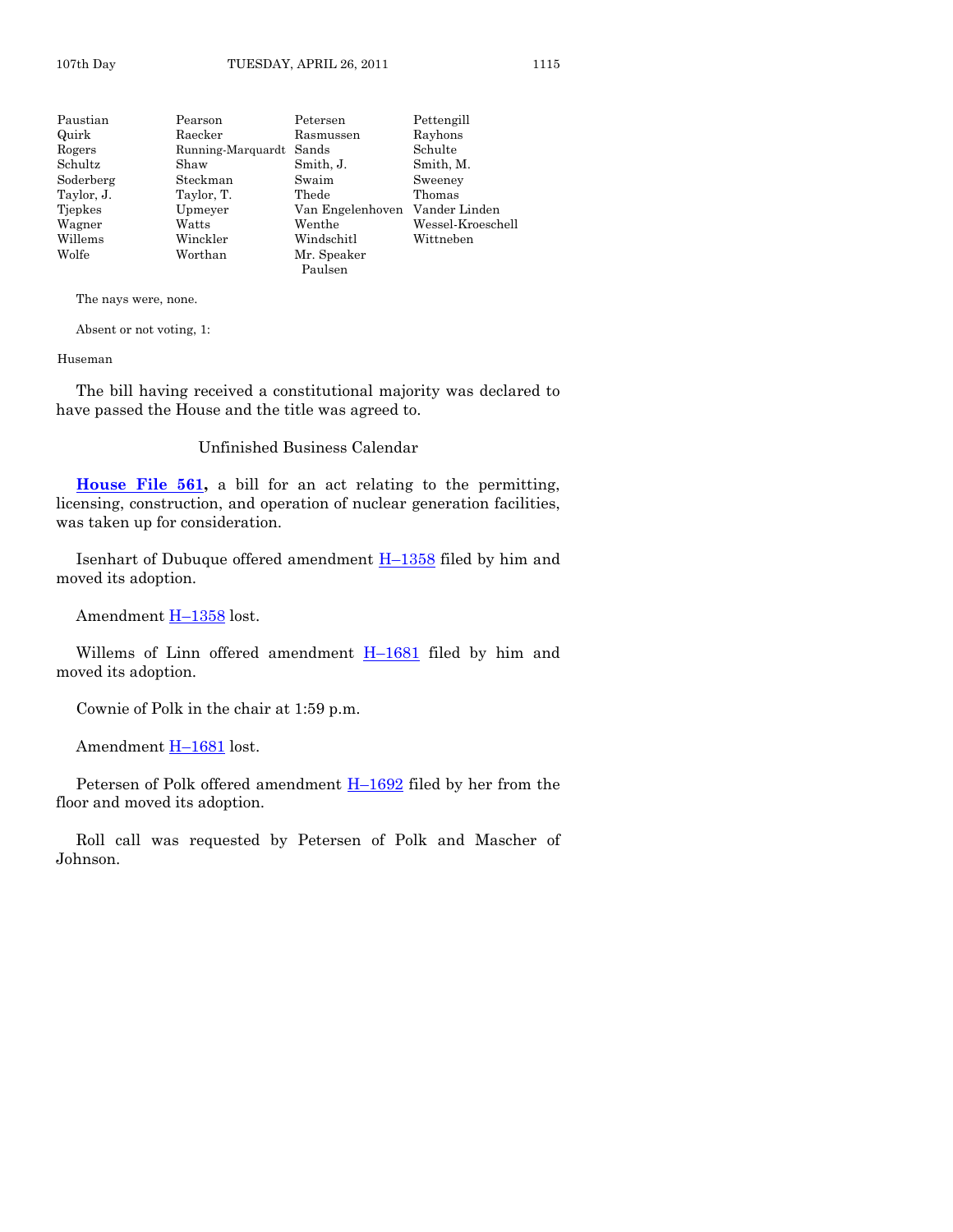# On the question "Shall amendment  $H-1692$  $H-1692$  be adopted?" ( $H.F.$ [561\)](http://coolice.legis.state.ia.us/Cool-ICE/default.asp?Category=billinfo&Service=Billbook&frame=1&GA=84&hbill=HF561)

#### The ayes were, 38:

| Abdul-Samad | Berry    | Cohoon                      | Gaines     |
|-------------|----------|-----------------------------|------------|
| Gaskill     | Hall     | Hanson                      | Heddens    |
| Hunter      | Isenhart | Jacoby                      | Kajtazovic |
| Kearns      | Kelley   | Kressig                     | Lensing    |
| Lykam       | Mascher  | McCarthy                    | Miller, H. |
| Muhlbauer   | Murphy   | Oldson                      | Olson, R.  |
| Olson, T.   | Petersen | Running-Marquardt Smith, M. |            |
| Steckman    | Swaim    | Taylor, T.                  | Thede      |
| Thomas      | Wenthe   | Wessel-Kroeschell           | Willems    |
| Winckler    | Wolfe    |                             |            |

The nays were, 61:

| Alons      | Anderson         | Arnold         | Baltimore  |
|------------|------------------|----------------|------------|
| Baudler    | Brandenburg      | <b>Byrnes</b>  | Chambers   |
| De Boef    | Devoe            | Dolecheck      | Drake      |
| Forristall | Fry              | Garrett        | Grassley   |
| Hagenow    | Hager            | Hanusa         | Heaton     |
| Hein       | Helland          | Horbach        | Iverson    |
| Jorgensen  | Kaufmann         | Klein          | Koester    |
| Lofgren    | Lukan            | Massie         | Miller, L. |
| Moore      | Olson, S.        | Paulsen, Spkr. | Paustian   |
| Pearson    | Rayhons          | Pettengill     | Quirk      |
| Raecker    | Rasmussen        | Rogers         | Sands      |
| Schulte    | Schultz          | Shaw           | Smith, J.  |
| Soderberg  | Sweeney          | Taylor, J.     | Tiepkes    |
| Upmeyer    | Van Engelenhoven | Vander Linden  | Wagner     |
| Watts      | Windschitl       | Wittneben      | Worthan    |
| Cownie,    |                  |                |            |
|            |                  |                |            |

Presiding

Absent or not voting, 1:

#### Huseman

Amendment H-[1692](http://coolice.legis.state.ia.us/Cool-ICE/default.asp?Category=billinfo&Service=Billbook&frame=1&GA=84&hbill=H1692) lost.

Hunter of Polk offered amendment **H**-[1356](http://coolice.legis.state.ia.us/Cool-ICE/default.asp?Category=billinfo&Service=Billbook&frame=1&GA=84&hbill=H1356) filed by him.

Kaufmann of Cedar offered amendment  $H-1657$ , to amendment H–[1356,](http://coolice.legis.state.ia.us/Cool-ICE/default.asp?Category=billinfo&Service=Billbook&frame=1&GA=84&hbill=H1356) filed by him and moved its adoption.

Amendment  $\underline{H-1657}$ , to amendment  $\underline{H-1356}$ , was adopted.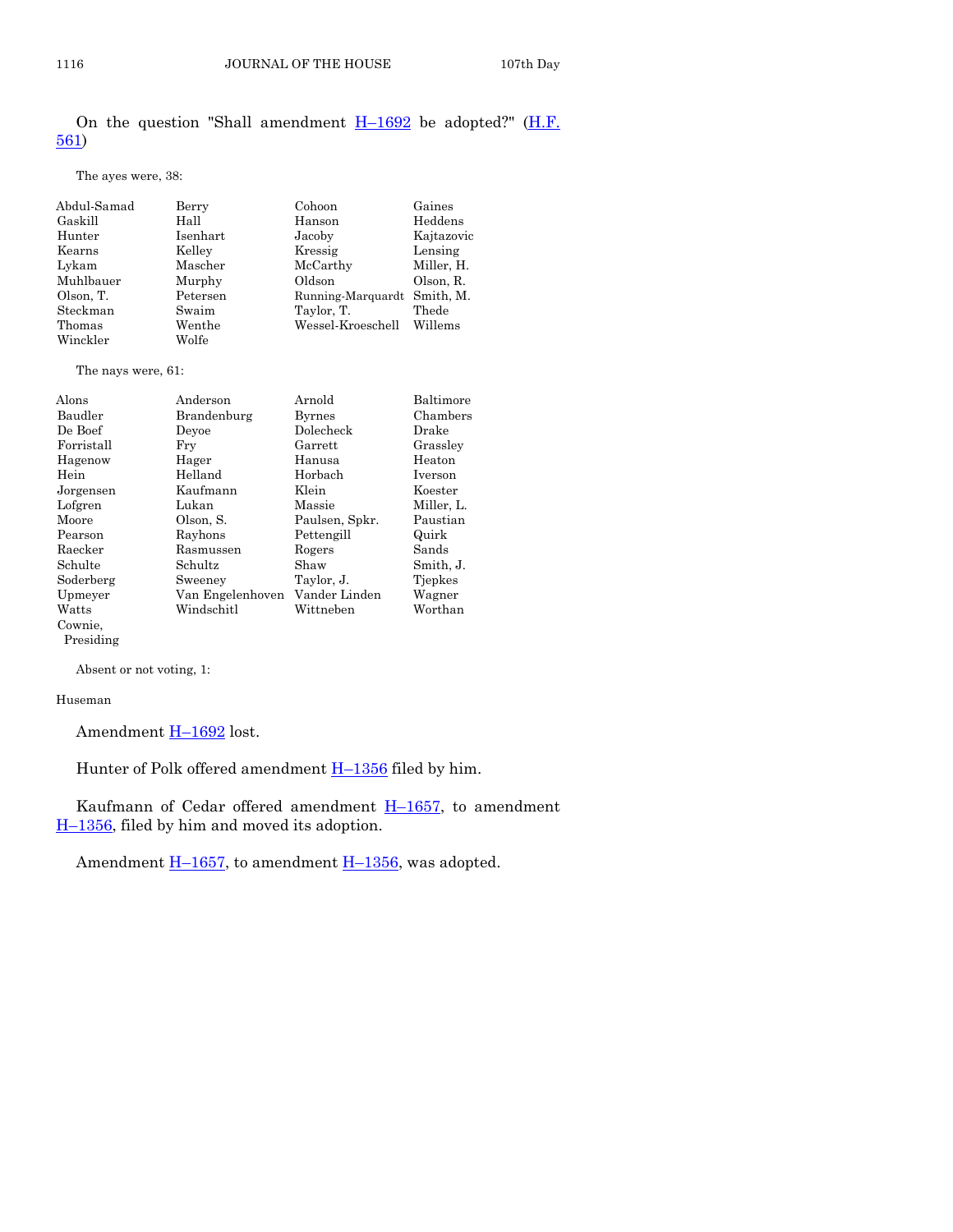Hunter of Polk asked and received unanimous consent to withdraw amendment  $H-1356$ , as amended, filed by him on March 15, 2011.

Isenhart of Dubuque offered amendment H–[1359](http://coolice.legis.state.ia.us/Cool-ICE/default.asp?Category=billinfo&Service=Billbook&frame=1&GA=84&hbill=H1359) filed by him and moved its adoption.

Soderberg of Plymouth rose on a point of order that amendment  $H-1359$  $H-1359$  was not germane.

The Speaker ruled the point well taken and amendment  $H-1359$  $H-1359$ not germane.

Soderberg of Plymouth offered amendment H–[1623](http://coolice.legis.state.ia.us/Cool-ICE/default.asp?Category=billinfo&Service=Billbook&frame=1&GA=84&hbill=H1623) filed by him.

Isenhart of Dubuque offered amendment  $H-1694$ , to amendment H–[1623,](http://coolice.legis.state.ia.us/Cool-ICE/default.asp?Category=billinfo&Service=Billbook&frame=1&GA=84&hbill=H1623) filed by him from the floor and moved its adoption.

Amendment  $\underline{H-1694}$ , to amendment  $\underline{H-1623}$ , lost.

Soderberg of Plymouth moved amendment H–[1623.](http://coolice.legis.state.ia.us/Cool-ICE/default.asp?Category=billinfo&Service=Billbook&frame=1&GA=84&hbill=H1623)

Roll call was requested by Jacoby of Johnson and Hunter of Polk.

On the question "Shall amendment  $H-1623$  $H-1623$  be adopted?" ( $H.F.$ [561\)](http://coolice.legis.state.ia.us/Cool-ICE/default.asp?Category=billinfo&Service=Billbook&frame=1&GA=84&hbill=HF561)

The ayes were, 99:

| Abdul-Samad   | Alons     | Anderson   | Arnold         |
|---------------|-----------|------------|----------------|
| Baltimore     | Baudler   | Berry      | Brandenburg    |
| <b>Byrnes</b> | Chambers  | Cohoon     | De Boef        |
| Devoe         | Dolecheck | Drake      | Forristall     |
| Fry           | Gaines    | Garrett    | Gaskill        |
| Grassley      | Hagenow   | Hager      | Hall           |
| Hanson        | Hanusa    | Heaton     | Heddens        |
| Hein          | Helland   | Horbach    | Hunter         |
| Isenhart      | Iverson   | Jacoby     | Jorgensen      |
| Kajtazovic    | Kaufmann  | Kearns     | Kelley         |
| Klein         | Koester   | Kressig    | Lensing        |
| Lofgren       | Lukan     | Lykam      | Mascher        |
| Massie        | McCarthy  | Miller, H. | Miller, L.     |
| Moore         | Muhlbauer | Murphy     | Oldson         |
| Olson, R.     | Olson, S. | Olson, T.  | Paulsen, Spkr. |
| Paustian      | Pearson   | Petersen   | Pettengill     |
| Quirk         | Raecker   | Rasmussen  | Rayhons        |
|               |           |            |                |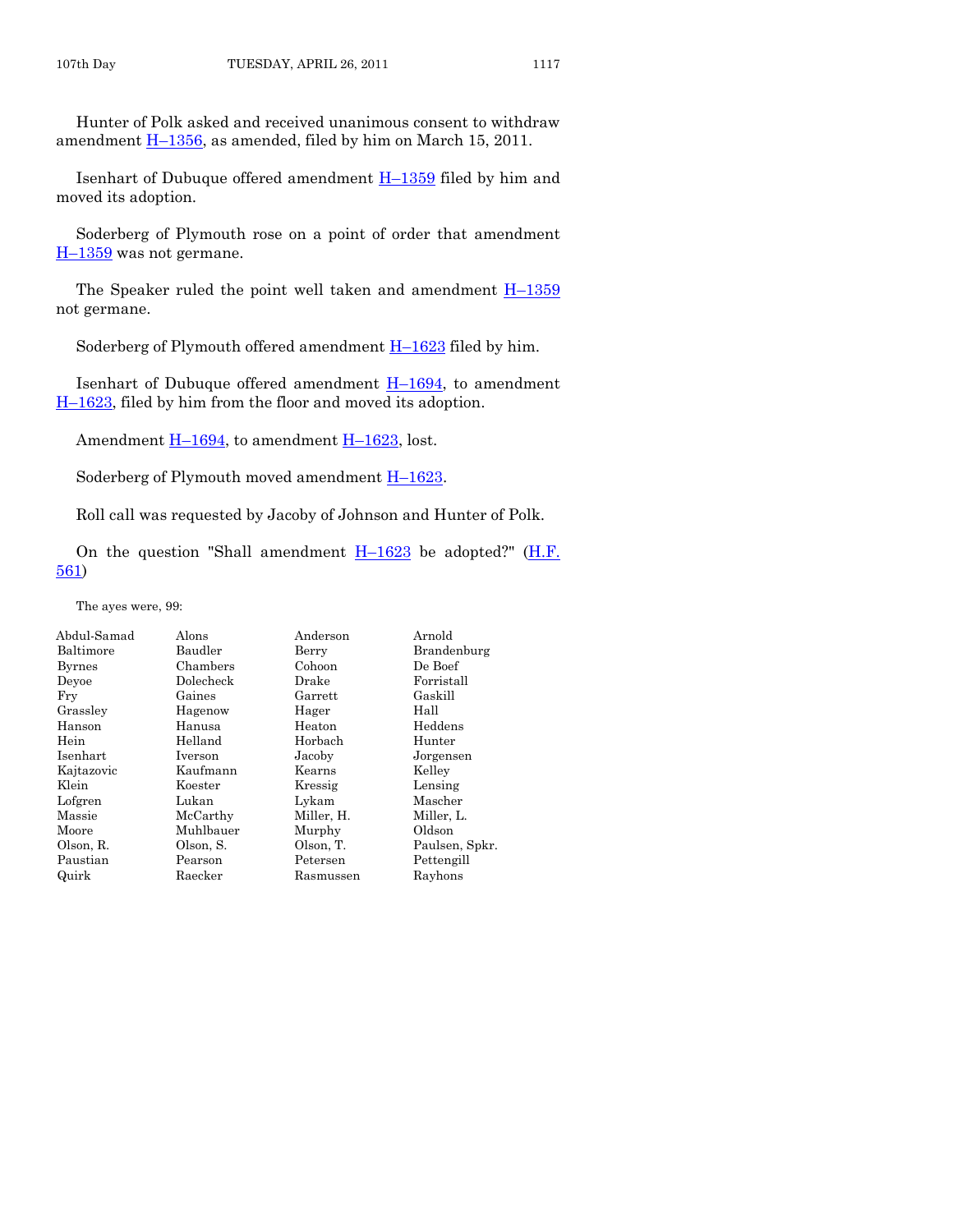| Rogers     | Running-Marquardt Sands |                                | Schulte           |
|------------|-------------------------|--------------------------------|-------------------|
| Schultz    | Shaw                    | Smith, J.                      | Smith, M.         |
| Soderberg  | Steckman                | Swaim                          | Sweeney           |
| Taylor, J. | Taylor, T.              | Thede                          | Thomas            |
| Tiepkes    | Upmeyer                 | Van Engelenhoven Vander Linden |                   |
| Wagner     | Watts                   | Wenthe                         | Wessel-Kroeschell |
| Willems    | Winckler                | Windschitl                     | Wittneben         |
| Wolfe      | Worthan                 | Cownie,<br>Presiding           |                   |

The nays were, none.

Absent or not voting, 1:

Huseman

Amendment  $H-1623$  $H-1623$  was adopted.

Watts of Dallas asked and received unanimous consent to withdraw amendment  $\underline{H-1655}$  $\underline{H-1655}$  $\underline{H-1655}$  filed by him on April 13, 2011.

Isenhart of Dubuque offered amendment H–[1357](http://coolice.legis.state.ia.us/Cool-ICE/default.asp?Category=billinfo&Service=Billbook&frame=1&GA=84&hbill=H1357) filed by him and moved its adoption.

Amendment **H**-[1357](http://coolice.legis.state.ia.us/Cool-ICE/default.asp?Category=billinfo&Service=Billbook&frame=1&GA=84&hbill=H1357) lost.

Soderberg of Plymouth offered amendment  $H-1511$  $H-1511$  filed by him and Murphy of Dubuque and moved its adoption.

Roll call was requested by Soderberg of Plymouth and Hunter of Polk.

On the question "Shall amendment  $H-1511$  $H-1511$  be adopted?" ( $H.F.$ [561\)](http://coolice.legis.state.ia.us/Cool-ICE/default.asp?Category=billinfo&Service=Billbook&frame=1&GA=84&hbill=HF561)

The ayes were, 97:

| Abdul-Samad   | Alons     | Anderson | Arnold      |
|---------------|-----------|----------|-------------|
| Baltimore     | Baudler   | Berry    | Brandenburg |
| <b>Byrnes</b> | Chambers  | Cohoon   | De Boef     |
| Devoe         | Dolecheck | Drake    | Forristall  |
| Fry           | Gaines    | Garrett  | Gaskill     |
| Grassley      | Hagenow   | Hager    | Hall        |
| Hanson        | Hanusa    | Heaton   | Heddens     |
| Hein          | Helland   | Horbach  | Hunter      |
| Isenhart      | Iverson   | Jacoby   | Jorgensen   |
| Kajtazovic    | Kaufmann  | Kearns   | Kelley      |
|               |           |          |             |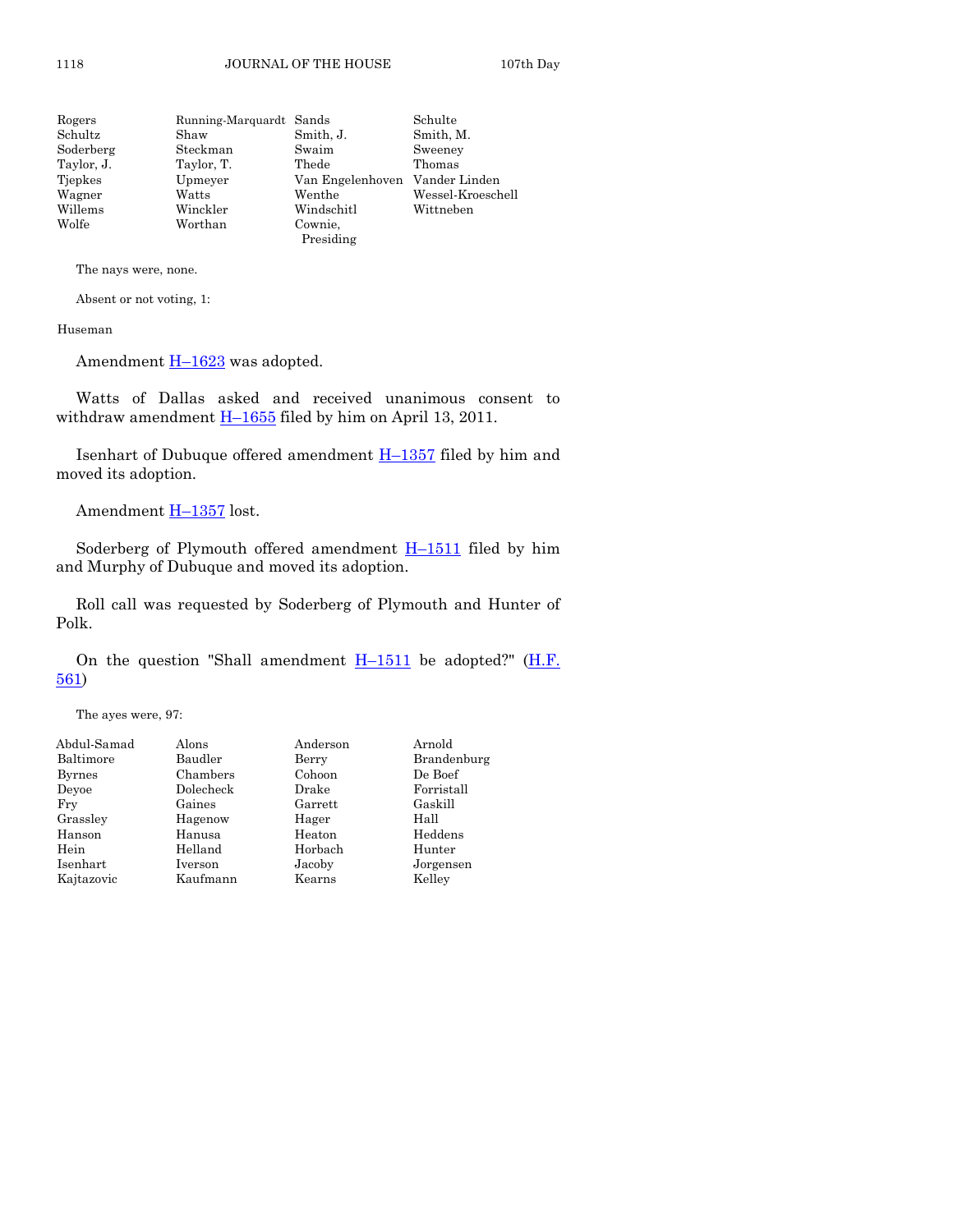| Klein                    | Koester           | Kressig    | Lensing           |
|--------------------------|-------------------|------------|-------------------|
| Lofgren                  | Lukan             | Lykam      | Mascher           |
| McCarthy                 | Miller, H.        | Miller, L. | Moore             |
| Muhlbauer                | Murphy            | Oldson     | Olson, R.         |
| Olson, S.                | Olson, T.         | Paustian   | Pearson           |
| Petersen                 | Pettengill        | Quirk      | Raecker           |
| Rasmussen                | Rayhons           | Rogers     | Running-Marquardt |
| Sands                    | Schulte           | Schultz    | Shaw              |
| Smith, J.                | Smith, M.         | Soderberg  | Steckman          |
| Swaim                    | Sweeney           | Taylor, J. | Taylor, T.        |
| Thede                    | Thomas            | Tjepkes    | Upmeyer           |
| Van Engelenhoven         | Vander Linden     | Wagner     | Watts             |
| Wenthe                   | Wessel-Kroeschell | Willems    | Winckler          |
| Windschitl               | Wittneben         | Wolfe      | Worthan           |
| Cownie,                  |                   |            |                   |
| Presiding                |                   |            |                   |
| The nays were, none.     |                   |            |                   |
| Absent or not voting, 3: |                   |            |                   |

Huseman Massie Paulsen, Spkr.

Amendment **H**-[1511](http://coolice.legis.state.ia.us/Cool-ICE/default.asp?Category=billinfo&Service=Billbook&frame=1&GA=84&hbill=H1511) was adopted.

Winckler of Scott offered amendment  $H-1349$  $H-1349$  filed by her and moved its adoption.

Kaufmann of Cedar in the chair at 3:35 p.m.

Roll call was requested by Winckler of Scott and Hunter of Polk.

On the question "Shall amendment  $H-1349$  $H-1349$  be adopted?" ( $H.F.$ [561\)](http://coolice.legis.state.ia.us/Cool-ICE/default.asp?Category=billinfo&Service=Billbook&frame=1&GA=84&hbill=HF561)

The ayes were, 97:

| Abdul-Samad   | Alons    | Anderson  | Arnold      |
|---------------|----------|-----------|-------------|
| Baltimore     | Baudler  | Berry     | Brandenburg |
| <b>Byrnes</b> | Chambers | Cohoon    | Cownie      |
| De Boef       | Devoe    | Dolecheck | Drake       |
| Forristall    | Gaines   | Garrett   | Gaskill     |
| Grassley      | Hagenow  | Hager     | Hall        |
| Hanson        | Hanusa   | Heaton    | Heddens     |
| Hein          | Helland  | Horbach   | Hunter      |
| Isenhart      | Iverson  | Jacoby    | Jorgensen   |
| Kajtazovic    | Kearns   | Kelley    | Klein       |
| Koester       | Kressig  | Lensing   | Lofgren     |
| Lukan         | Lykam    | Mascher   | McCarthy    |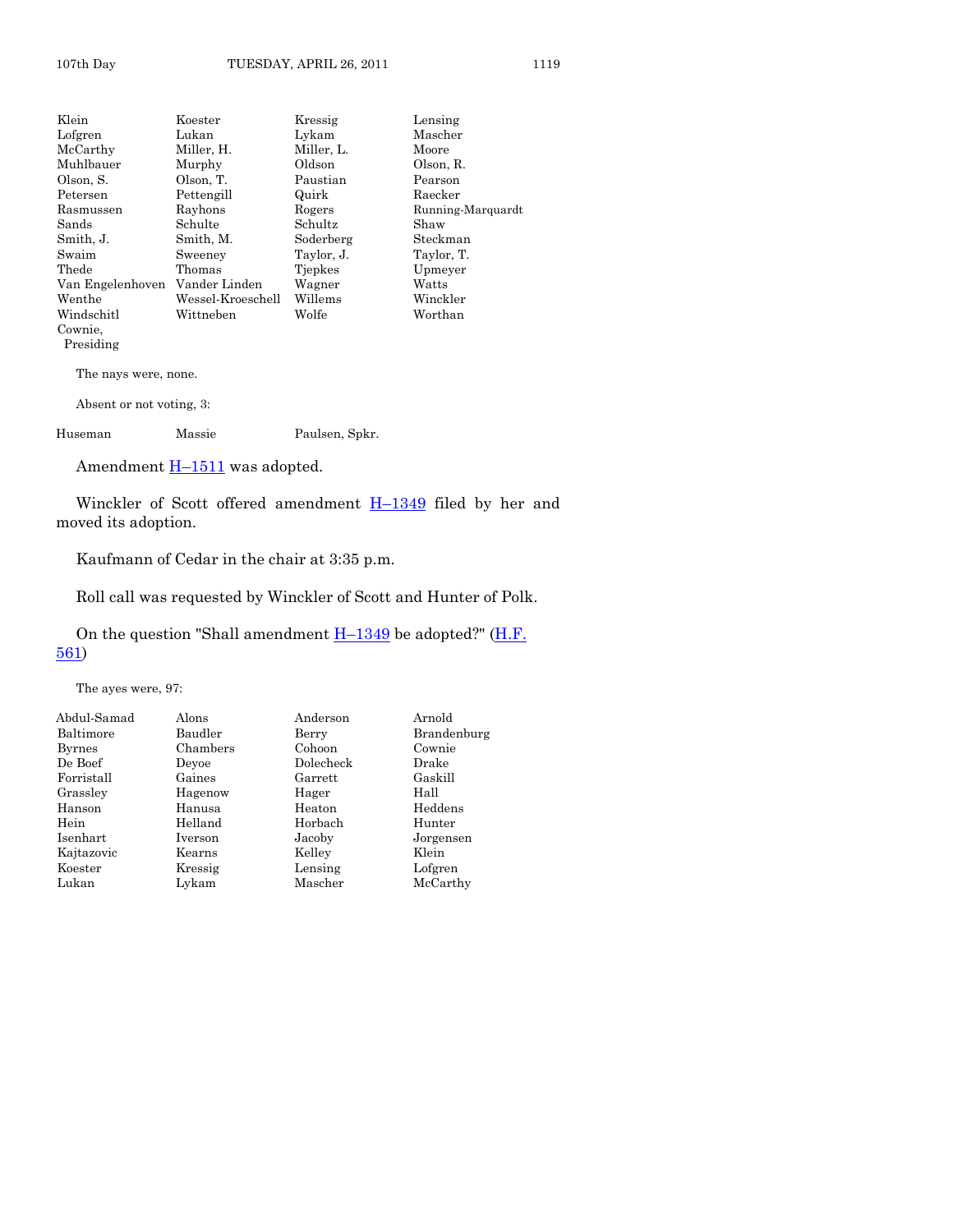| Miller, L.        | Moore      | Muhlbauer         |
|-------------------|------------|-------------------|
| Oldson            | Olson, R.  | Olson, S.         |
| Paulsen, Spkr.    | Paustian   | Pearson           |
| Pettengill        | Quirk      | Raecker           |
| Rayhons           | Rogers     | Running-Marquardt |
| Schulte           | Schultz    | Shaw              |
| Smith, M.         | Soderberg  | Steckman          |
| Sweeney           | Taylor, J. | Taylor, T.        |
| Thomas            | Tjepkes    | Upmeyer           |
| Vander Linden     | Wagner     | Watts             |
| Wessel-Kroeschell | Willems    | Winckler          |
| Wittneben         | Wolfe      | Worthan           |
|                   |            |                   |
|                   |            |                   |
|                   |            |                   |

The nays were, none.

Absent or not voting, 3:

Fry Huseman Massie

Amendment  $H-1349$  $H-1349$  was adopted.

Mascher of Johnson offered amendment  $H-1346$  $H-1346$  filed by her and moved its adoption.

Amendment **H**-[1346](http://coolice.legis.state.ia.us/Cool-ICE/default.asp?Category=billinfo&Service=Billbook&frame=1&GA=84&hbill=H1346) lost.

Lensing of Johnson offered amendment  $H-1355$  $H-1355$  filed by her and moved its adoption.

Amendment  $H-1355$  $H-1355$  lost.

Wessel-Kroeschell of Story asked and received unanimous consent to withdraw amendments  $H-1352$  $H-1352$  and  $H-1353$  $H-1353$  filed by her on March 15, 2011.

Mascher of Johnson offered amendment  $H-1345$  $H-1345$  filed by her and moved its adoption.

Roll call was requested by Mascher of Johnson and Abdul-Samad of Polk.

On the question "Shall amendment  $H-1345$  $H-1345$  be adopted?" (*H.F.* [561\)](http://coolice.legis.state.ia.us/Cool-ICE/default.asp?Category=billinfo&Service=Billbook&frame=1&GA=84&hbill=HF561)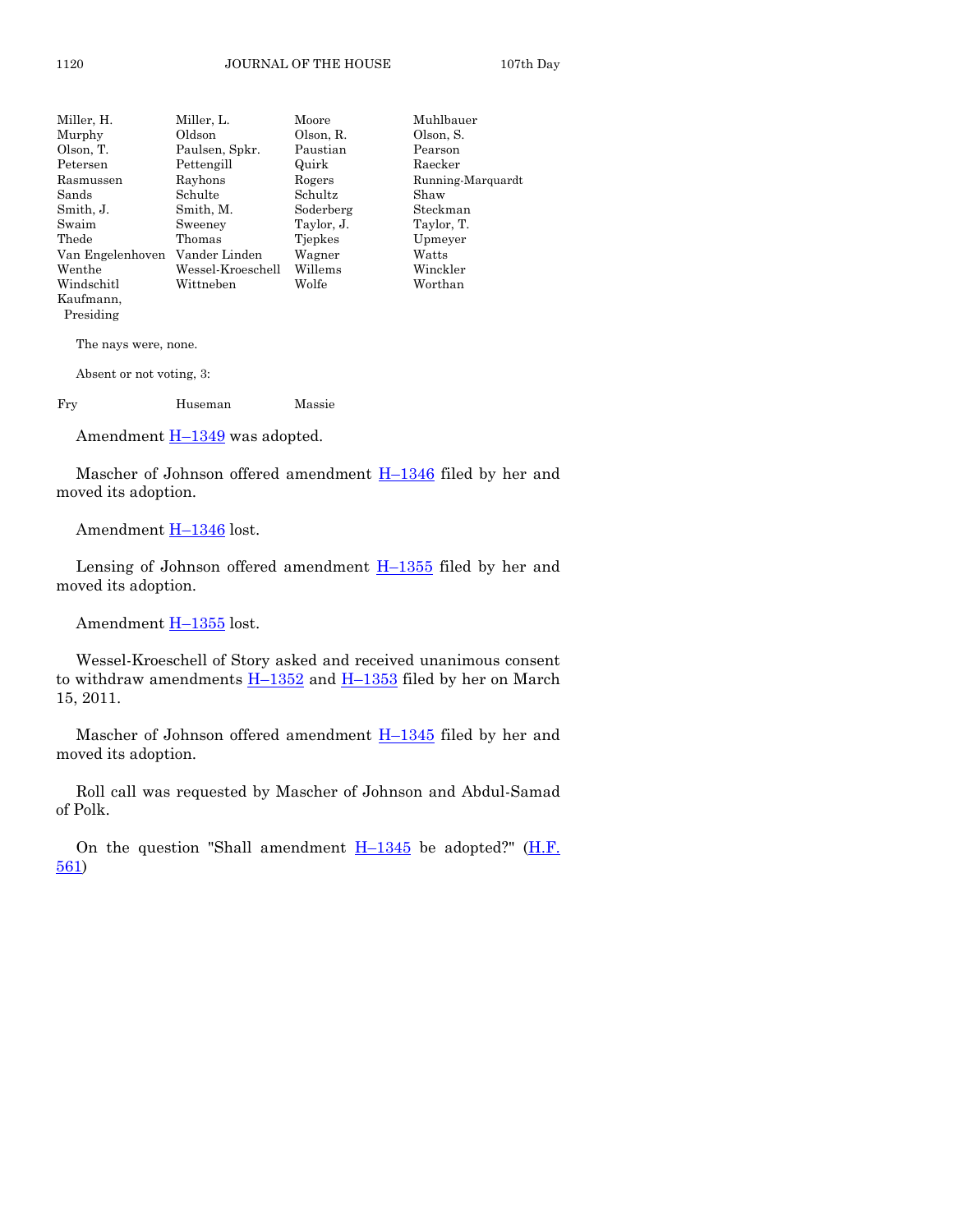The ayes were, 96:

| Abdul-Samad       | Alons          | Anderson          | Arnold           |
|-------------------|----------------|-------------------|------------------|
| Baltimore         | Baudler        | Berry             | Brandenburg      |
| <b>Byrnes</b>     | Chambers       | Cohoon            | Cownie           |
| De Boef           | Devoe          | Dolecheck         | Drake            |
| Forristall        | Fry            | Gaines            | Garrett          |
| Gaskill           | Grassley       | Hagenow           | Hager            |
| Hall              | Hanson         | Hanusa            | Heaton           |
| Heddens           | Hein           | Helland           | Horbach          |
| Hunter            | Isenhart       | Iverson           | Jacoby           |
| Jorgensen         | Kajtazovic     | Kearns            | Kelley           |
| Klein             | Koester        | Kressig           | Lensing          |
| Lukan             | Lykam          | Mascher           | McCarthy         |
| Miller, H.        | Miller, L.     | Moore             | Muhlbauer        |
| Murphy            | Oldson         | Olson, R.         | Olson, S.        |
| Olson, T.         | Paulsen, Spkr. | Paustian          | Pearson          |
| Petersen          | Pettengill     | Quirk             | Rasmussen        |
| Rayhons           | Rogers         | Running-Marquardt | Sands            |
| Schulte           | Schultz        | Shaw              | Smith, J.        |
| Smith, M.         | Soderberg      | Steckman          | Swaim            |
| Sweeney           | Taylor, J.     | Taylor, T.        | Thede            |
| Thomas            | Tjepkes        | Upmeyer           | Van Engelenhoven |
| Vander Linden     | Wagner         | Watts             | Wenthe           |
| Wessel-Kroeschell | Willems        | Winckler          | Windschitl       |
| Wittneben         | Wolfe          | Worthan           | Kaufmann,        |
|                   |                |                   | Presiding        |
|                   |                |                   |                  |

The nays were, none.

Absent or not voting, 4:

| Huseman | Lofgren | Massie | Raecker |
|---------|---------|--------|---------|
|---------|---------|--------|---------|

Amendment  $\underline{H-1345}$  $\underline{H-1345}$  $\underline{H-1345}$  was adopted.

Lensing of Johnson asked and received unanimous consent to withdraw amendment  $H-1354$  $H-1354$  filed by her on March 15, 2011.

Lensing of Johnson offered amendment  $H-1392$  $H-1392$  filed by her and moved its adoption.

Amendment H-[1392](http://coolice.legis.state.ia.us/Cool-ICE/default.asp?Category=billinfo&Service=Billbook&frame=1&GA=84&hbill=H1392) lost.

Isenhart of Dubuque offered amendment H–[1503](http://coolice.legis.state.ia.us/Cool-ICE/default.asp?Category=billinfo&Service=Billbook&frame=1&GA=84&hbill=H1503) filed by him and moved its adoption.

Amendment H–[1503](http://coolice.legis.state.ia.us/Cool-ICE/default.asp?Category=billinfo&Service=Billbook&frame=1&GA=84&hbill=H1503) lost.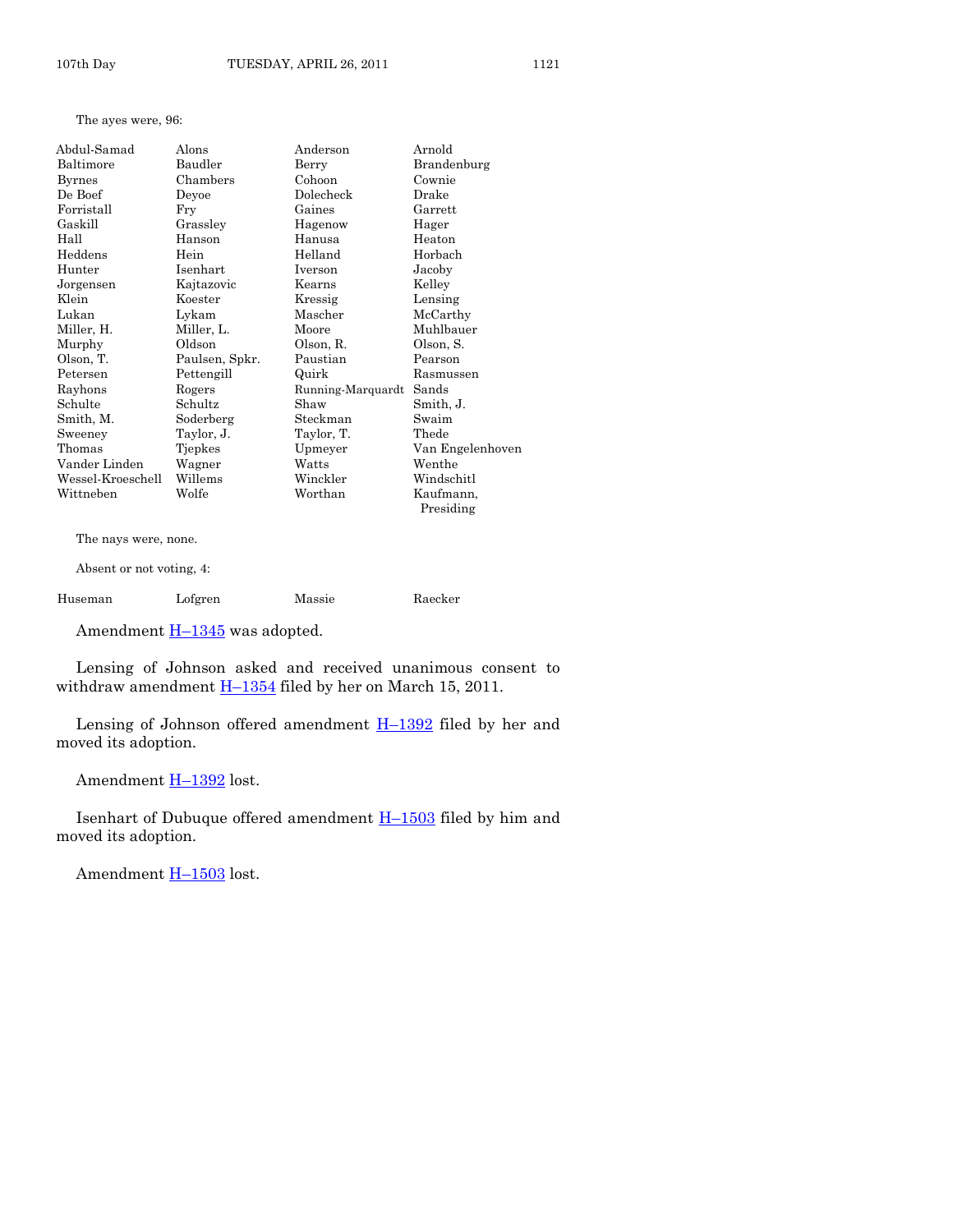Hunter of Polk offered amendment H-[1361](http://coolice.legis.state.ia.us/Cool-ICE/default.asp?Category=billinfo&Service=Billbook&frame=1&GA=84&hbill=H1361) filed by him and moved its adoption.

Amendment H-[1361](http://coolice.legis.state.ia.us/Cool-ICE/default.asp?Category=billinfo&Service=Billbook&frame=1&GA=84&hbill=H1361) lost.

Kajtazovic of Black Hawk offered amendment H–[1689](http://coolice.legis.state.ia.us/Cool-ICE/default.asp?Category=billinfo&Service=Billbook&frame=1&GA=84&hbill=H1689) filed by her.

Kajtazovic of Black Hawk offered amendment H–[1693,](http://coolice.legis.state.ia.us/Cool-ICE/default.asp?Category=billinfo&Service=Billbook&frame=1&GA=84&hbill=H1693) to amendment  $\underline{H-1689}$ , filed by her from the floor and moved its adoption.

Amendment  $\underline{H-1693}$ , to amendment  $\underline{H-1689}$ , was adopted.

Kajtazovic of Black Hawk moved amendment  $H_{1689}$ , as amended.

Roll call was requested by Kajtazovic of Black Hawk and Kressig of Black Hawk.

On the question "Shall amendment  $H-1689$ , as amended, be adopted?" [\(H.F. 561\)](http://coolice.legis.state.ia.us/Cool-ICE/default.asp?Category=billinfo&Service=Billbook&frame=1&GA=84&hbill=HF561)

The ayes were, 40:

| Abdul-Samad        | Berry         | Cohoon         | Gaines            |
|--------------------|---------------|----------------|-------------------|
| Gaskill            | Hall          | Hanson         | Heddens           |
| Hunter             | Isenhart      | Jacoby         | Kajtazovic        |
| Kearns             | Kelley        | Kressig        | Lensing           |
| Lykam              | Mascher       | McCarthy       | Miller, H.        |
| Muhlbauer          | Murphy        | Oldson         | Olson, R.         |
| Olson, T.          | Pearson       | Petersen       | Running-Marquardt |
| Smith, M.          | Steckman      | Swaim          | Taylor, T.        |
| Thede              | Thomas        | Vander Linden  | Wenthe            |
| Wessel-Kroeschell  | Willems       | Winckler       | Wolfe             |
| The nays were, 56: |               |                |                   |
| Alons              | Anderson      | Arnold         | Baltimore         |
| Baudler            | <b>Byrnes</b> | Chambers       | Cownie            |
| De Boef            | Deyoe         | Dolecheck      | Drake             |
| Forristall         | Fry           | $\rm{Garrett}$ | Grassley          |
| Hagenow            | Hager         | Hanusa         | Heaton            |
| Hein               | Helland       | Horbach        | Iverson           |
| Jorgensen          | Klein         | Koester        | Lofgren           |
| Lukan              | Miller, L.    | Moore          | Olson, S.         |
| Paulsen, Spkr.     | Paustian      | Pettengill     | Quirk             |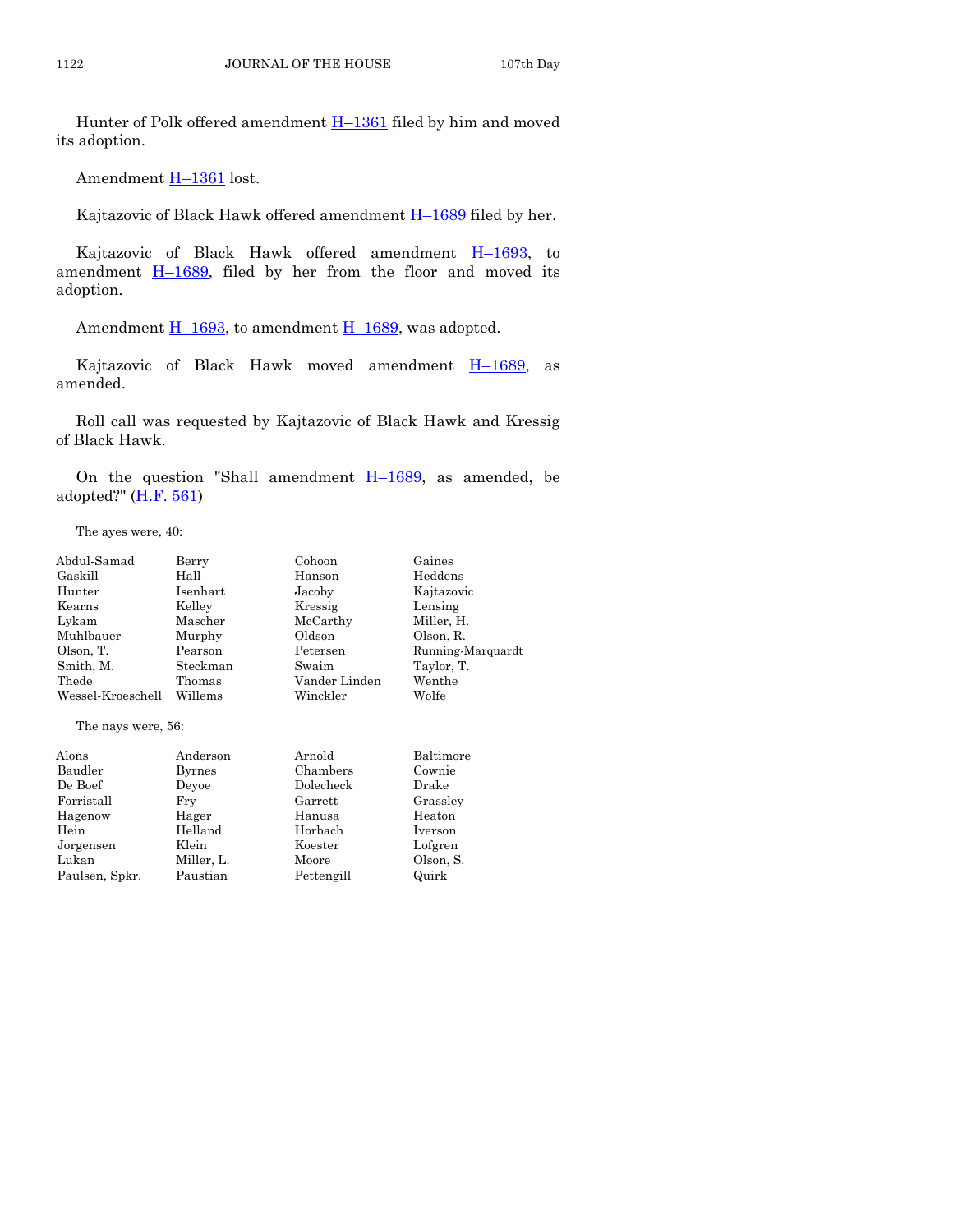| Raecker                  | Rasmussen        | Rayhons | Rogers                 |
|--------------------------|------------------|---------|------------------------|
| Sands                    | Schulte          | Schultz | Shaw                   |
| Smith, J.                | Soderberg        | Sweeney | Taylor, J.             |
| Tiepkes                  | Van Engelenhoven | Wagner  | Watts                  |
| Windschitl               | Wittneben        | Worthan | Kaufmann,<br>Presiding |
| Absent or not voting, 4: |                  |         |                        |

|  | Brandenburg | Huseman | Massie | Upmeyer |
|--|-------------|---------|--------|---------|
|--|-------------|---------|--------|---------|

Amendment  $H-1689$ , as amended, lost.

Lensing of Johnson offered amendment  $H-1332$  $H-1332$  filed by her and moved its adoption.

Speaker Paulsen in the chair at 4:34 p.m.

Amendment H-[1332](http://coolice.legis.state.ia.us/Cool-ICE/default.asp?Category=billinfo&Service=Billbook&frame=1&GA=84&hbill=H1332) lost.

Isenhart of Dubuque offered amendment H–[1697](http://coolice.legis.state.ia.us/Cool-ICE/default.asp?Category=billinfo&Service=Billbook&frame=1&GA=84&hbill=H1697) filed by him from the floor and moved its adoption.

Amendment H-[1697](http://coolice.legis.state.ia.us/Cool-ICE/default.asp?Category=billinfo&Service=Billbook&frame=1&GA=84&hbill=H1697) lost.

Kelley of Jasper offered amendment  $H-1422$  $H-1422$  filed by Kelley, et al., and moved its adoption.

Roll call was requested by Kelley of Jasper and Hunter of Polk.

On the question "Shall amendment  $H-1422$  $H-1422$  be adopted?" ( $H.F.$ [561\)](http://coolice.legis.state.ia.us/Cool-ICE/default.asp?Category=billinfo&Service=Billbook&frame=1&GA=84&hbill=HF561)

The ayes were, 39:

| Berry     | Cohoon            | Gaines                      |
|-----------|-------------------|-----------------------------|
| Hall      | Hanson            | Heddens                     |
| Isenhart  | Jacoby            | Kajtazovic                  |
| Kelley    | Kressig           | Lensing                     |
| Mascher   | McCarthy          | Miller, H.                  |
| Murphy    | Oldson            | Olson, R.                   |
| Petersen  |                   |                             |
| Swaim     | Taylor, T.        | Thede                       |
| Wenthe    | Wessel-Kroeschell | Willems                     |
| Wittneben | Wolfe             |                             |
|           |                   | Running-Marquardt Smith, M. |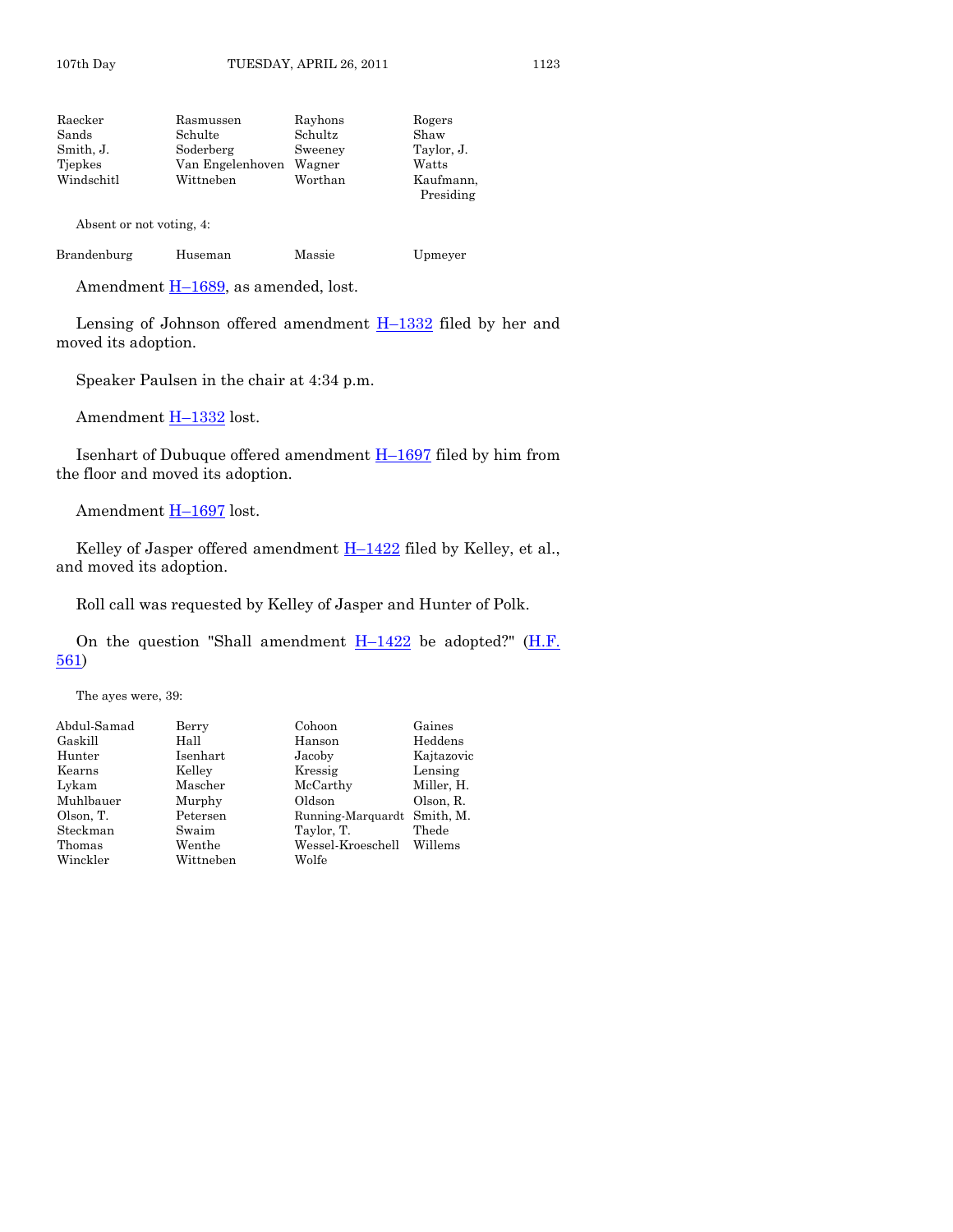The nays were, 58:

| Alons         | Anderson      | Arnold     | Baltimore        |
|---------------|---------------|------------|------------------|
| Baudler       | <b>Byrnes</b> | Chambers   | Cownie           |
| De Boef       | Devoe         | Dolecheck  | Drake            |
| Forristall    | Fry           | Garrett    | Grassley         |
| Hagenow       | Hager         | Hanusa     | Heaton           |
| Hein          | Helland       | Horbach    | Iverson          |
| Jorgensen     | Kaufmann      | Klein      | Koester          |
| Lofgren       | Lukan         | Miller, L. | Moore            |
| Olson, S.     | Paustian      | Pearson    | Pettengill       |
| Quirk         | Raecker       | Rasmussen  | Rayhons          |
| Rogers        | Sands         | Schulte    | Schultz          |
| Shaw          | Smith, J.     | Soderberg  | Sweeney          |
| Taylor, J.    | Tiepkes       | Upmeyer    | Van Engelenhoven |
| Vander Linden | Wagner        | Watts      | Windschitl       |
| Worthan       | Mr. Speaker   |            |                  |
|               | Paulsen       |            |                  |

Absent or not voting, 3:

| Brandenburg<br>Massie<br>Huseman |  |
|----------------------------------|--|
|----------------------------------|--|

Amendment H-[1422](http://coolice.legis.state.ia.us/Cool-ICE/default.asp?Category=billinfo&Service=Billbook&frame=1&GA=84&hbill=H1422) lost.

Isenhart of Dubuque offered amendment  $H-1459$  $H-1459$  filed by him.

Soderberg of Plymouth offered amendment H–[1696,](http://coolice.legis.state.ia.us/Cool-ICE/default.asp?Category=billinfo&Service=Billbook&frame=1&GA=84&hbill=H1696) to amendment H–[1459,](http://coolice.legis.state.ia.us/Cool-ICE/default.asp?Category=billinfo&Service=Billbook&frame=1&GA=84&hbill=H1459) filed by him from the floor and moved its adoption.

Amendment  $\underline{H-1696}$ , to amendment  $\underline{H-1459}$ , was adopted.

Isenhart of Dubuque moved amendment  $H-1459$ , as amended.

Roll call was requested by Isenhart of Dubuque and Abdul-Samad of Polk.

On the question "Shall amendment  $H-1459$ , as amended, be adopted?" [\(H.F. 561\)](http://coolice.legis.state.ia.us/Cool-ICE/default.asp?Category=billinfo&Service=Billbook&frame=1&GA=84&hbill=HF561)

The ayes were, 98:

| Abdul-Samad | Alons    | Anderson  | Arnold      |
|-------------|----------|-----------|-------------|
| Baltimore   | Baudler  | Berry     | Brandenburg |
| Byrnes      | Chambers | Cohoon    | Cownie      |
| De Boef     | Devoe    | Dolecheck | Drake       |
| Forristall  | Frv      | Gaines    | Garrett     |
| Gaskill     | Grassley | Hagenow   | Hager       |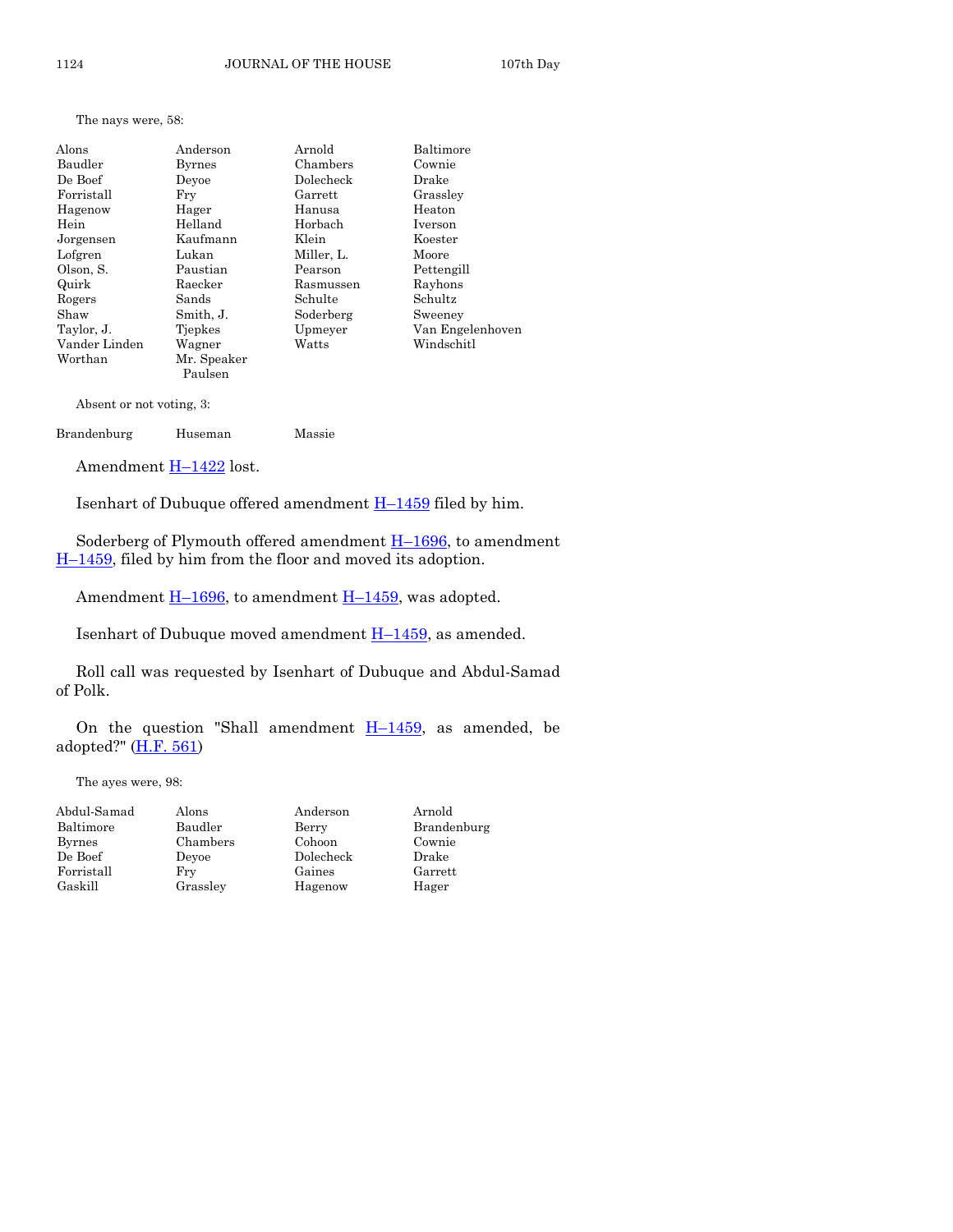| Hall              | Hanson           | Hanusa            | Heaton     |
|-------------------|------------------|-------------------|------------|
| Heddens           | Hein             | Helland           | Horbach    |
| Hunter            | Isenhart         | Iverson           | Jacoby     |
| Jorgensen         | Kajtazovic       | Kaufmann          | Kearns     |
| Kellev            | Klein            | Koester           | Kressig    |
| Lensing           | Lofgren          | Lukan             | Lykam      |
| Mascher           | McCarthy         | Miller, H.        | Miller, L. |
| Moore             | Muhlbauer        | Murphy            | Oldson     |
| Olson, R.         | Olson, S.        | Olson, T.         | Paustian   |
| Pearson           | Petersen         | Pettengill        | Quirk      |
| Raecker           | Rasmussen        | Rayhons           | Rogers     |
| Running-Marquardt | Sands            | Schulte           | Schultz    |
| Shaw              | Smith, J.        | Smith, M.         | Soderberg  |
| Steckman          | Swaim            | Sweeney           | Taylor, J. |
| Taylor, T.        | Thede            | Thomas            | Tjepkes    |
| Upmeyer           | Van Engelenhoven | Vander Linden     | Wagner     |
| Watts             | Wenthe           | Wessel-Kroeschell | Willems    |
| Winckler          | Windschitl       | Wittneben         | Wolfe      |
| Worthan           | Mr. Speaker      |                   |            |
|                   | Paulsen          |                   |            |

The nays were, none.

Absent or not voting, 2:

Huseman Massie

Amendment  $\underline{H-1459}$ , as amended, was adopted.

Wessel-Kroeschell of Story offered amendment **H**–[1684](http://coolice.legis.state.ia.us/Cool-ICE/default.asp?Category=billinfo&Service=Billbook&frame=1&GA=84&hbill=H1684) filed by her and moved its adoption.

Roll call was requested by Wessel-Kroeschell of Story and T. Taylor of Linn.

On the question "Shall amendment  $H-1684$  $H-1684$  be adopted?" ( $H.F.$ [561\)](http://coolice.legis.state.ia.us/Cool-ICE/default.asp?Category=billinfo&Service=Billbook&frame=1&GA=84&hbill=HF561)

The ayes were, 39:

| Berry    | Cohoon   | Gaines            |
|----------|----------|-------------------|
| Hall     | Hanson   | Heddens           |
| Isenhart | Jacoby   | Kajtazovic        |
| Kelley   | Kressig  | Lensing           |
| Mascher  | McCarthy | Miller, H.        |
| Murphy   | Oldson   | Olson, R.         |
| Pearson  | Petersen | Running-Marquardt |
| Steckman | Swaim    | Taylor, T.        |
|          |          |                   |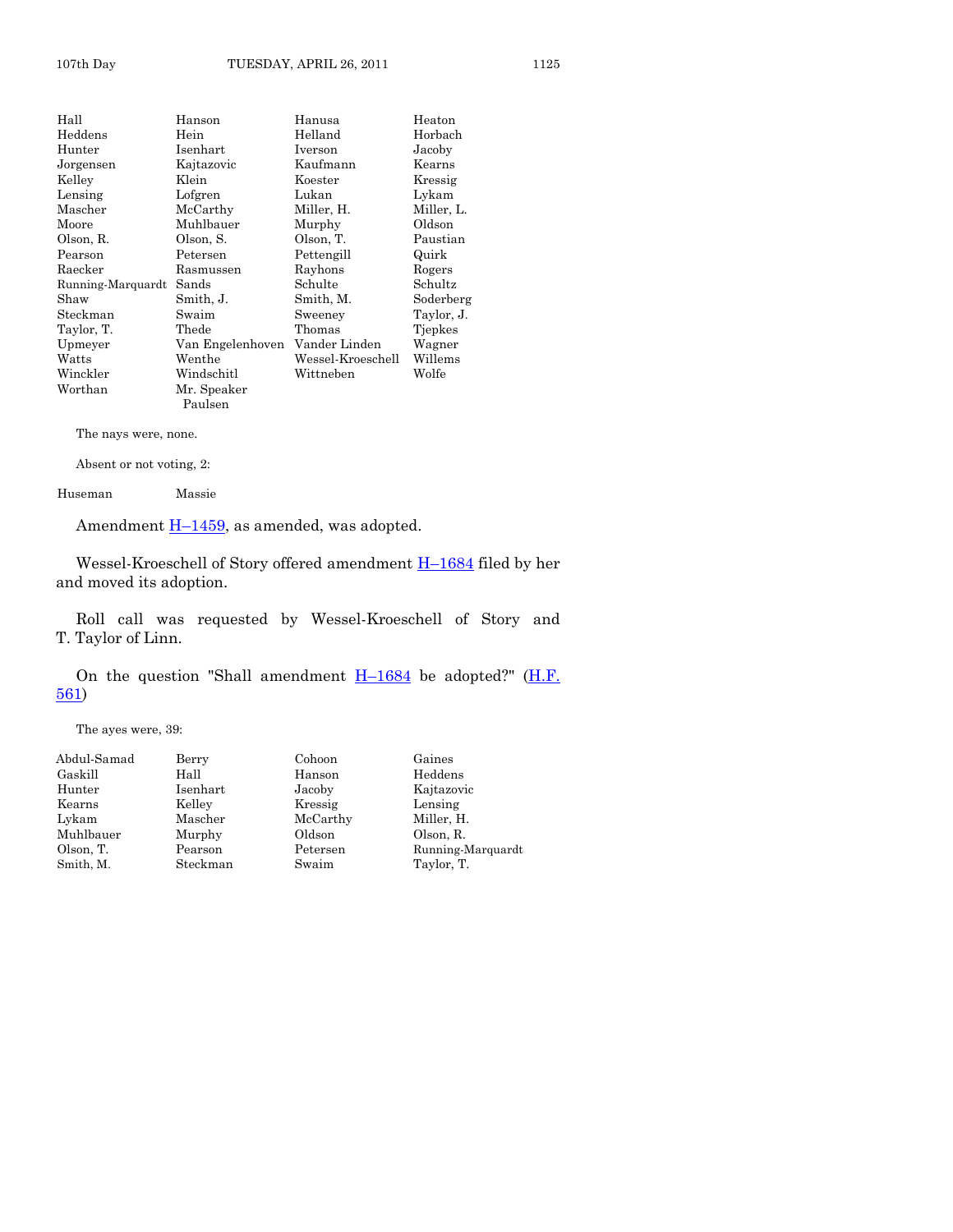| Thede              | Thomas      | Wenthe        | Wessel-Kroeschell |
|--------------------|-------------|---------------|-------------------|
| Willems            | Winckler    | Wolfe         |                   |
| The nays were, 59: |             |               |                   |
|                    |             |               |                   |
| Alons              | Anderson    | Arnold        | Baltimore         |
| Baudler            | Brandenburg | <b>Byrnes</b> | Chambers          |
| Cownie             | De Boef     | Devoe         | Dolecheck         |
| Drake              | Forristall  | Fry           | Garrett           |
| Grasslev           | Hagenow     | Hager         | Hanusa            |
| Heaton             | Hein        | Helland       | Horbach           |
| Iverson            | Jorgensen   | Kaufmann      | Klein             |
| Koester            | Lofgren     | Lukan         | Miller, L.        |
| Moore              | Olson, S.   | Paustian      | Pettengill        |
| Quirk              | Raecker     | Rasmussen     | Rayhons           |
| Rogers             | Sands       | Schulte       | Schultz           |
| Shaw               | Smith, J.   | Soderberg     | Sweeney           |
| Taylor, J.         | Tjepkes     | Upmeyer       | Van Engelenhoven  |
| Vander Linden      | Wagner      | Watts         | Windschitl        |
| Wittneben          | Worthan     | Mr. Speaker   |                   |
|                    |             | Paulsen       |                   |

Absent or not voting, 2:

Huseman Massie

Amendment H-[1684](http://coolice.legis.state.ia.us/Cool-ICE/default.asp?Category=billinfo&Service=Billbook&frame=1&GA=84&hbill=H1684) lost.

Mascher of Johnson asked and received unanimous consent to withdraw amendment  $\underline{H-1458}$  $\underline{H-1458}$  $\underline{H-1458}$  filed by her on March 24, 2011.

Kaufmann of Cedar in the chair at 5:13 p.m.

Speaker Paulsen in the chair at 6:15 p.m.

Soderberg of Plymouth moved that the bill be read a last time now and placed upon its passage which motion prevailed and the bill was read a last time.

On the question "Shall the bill pass?" [\(H.F. 561\)](http://coolice.legis.state.ia.us/Cool-ICE/default.asp?Category=billinfo&Service=Billbook&frame=1&GA=84&hbill=HF561)

The ayes were, 68:

| Alons          |
|----------------|
| Baudler        |
| Chambers       |
| $\rm Doleched$ |
| Garrett        |

Berry Brandenburg Byrnes s Cownie De Boef Deyoe<br>k Drake Forristall Fry k Drake Forristall Grassley Hagenow Hager

Anderson Arnold Baltimore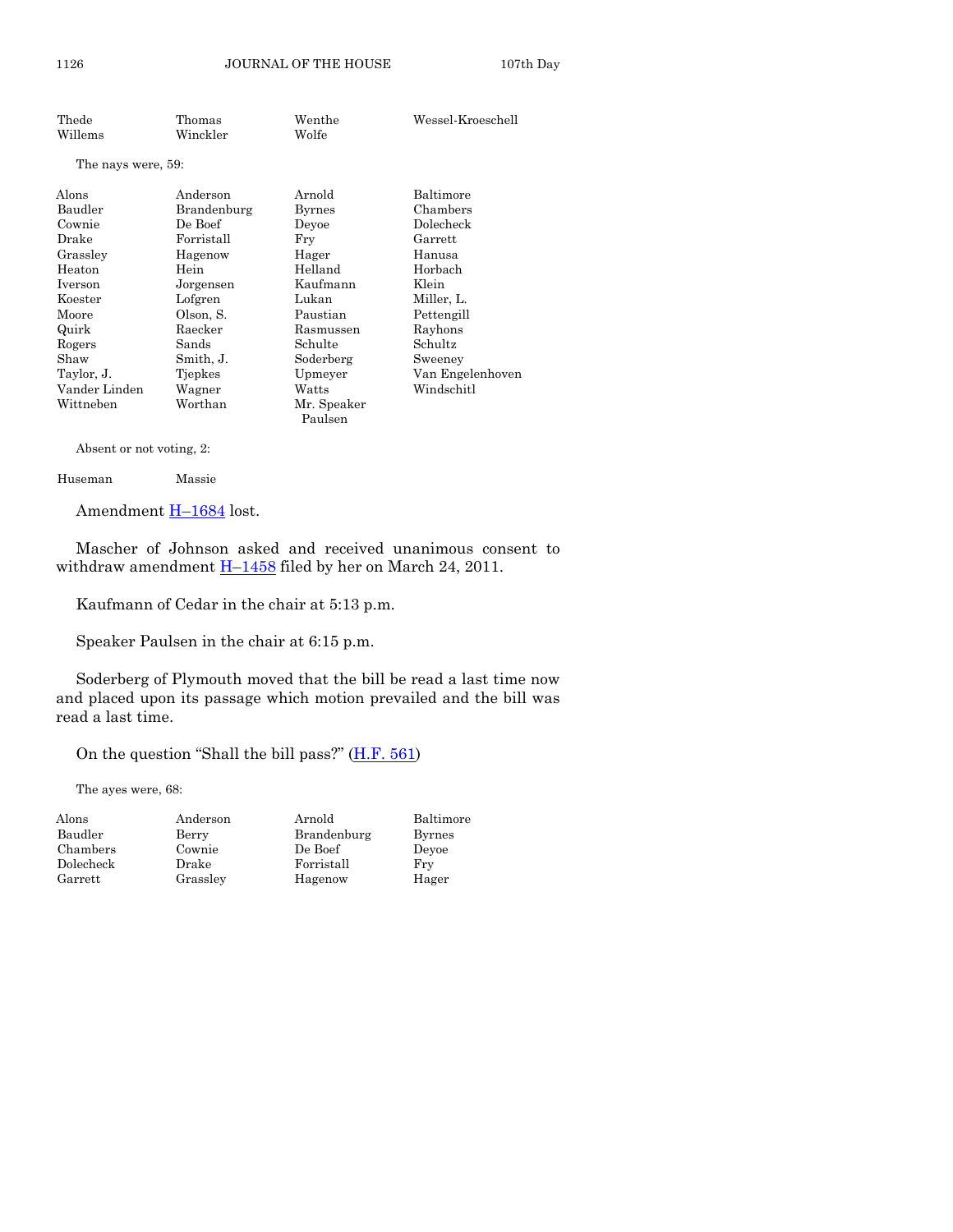| Hall      | Hanusa     | Heaton     | Hein             |
|-----------|------------|------------|------------------|
| Helland   | Horbach    | Iverson    | Jorgensen        |
| Kaufmann  | Klein      | Koester    | Lofgren          |
| Lukan     | McCarthy   | Miller, L. | Moore            |
| Muhlbauer | Murphy     | Olson, R.  | Olson, S.        |
| Paustian  | Pettengill | Quirk      | Raecker          |
| Rasmussen | Rayhons    | Rogers     | Sands            |
| Schulte   | Schultz    | Shaw       | Smith, J.        |
| Smith, M. | Soderberg  | Sweeney    | Taylor, J.       |
| Thede     | Tjepkes    | Upmeyer    | Van Engelenhoven |
| Wagner    | Watts      | Wenthe     | Windschitl       |
| Wittneben | Wolfe      | Worthan    | Mr. Speaker      |
|           |            |            | Paulsen          |

The nays were, 30:

| Abdul-Samad | Cohoon                     | Gaines        | Gaskill           |
|-------------|----------------------------|---------------|-------------------|
| Hanson      | Heddens                    | Hunter        | Isenhart          |
| Jacoby      | Kajtazovic                 | Kearns        | Kelley            |
| Kressig     | Lensing                    | Lykam         | Mascher           |
| Miller, H.  | Oldson                     | Olson, T.     | Pearson           |
| Petersen    | Running-Marquardt Steckman |               | Swaim             |
| Taylor, T.  | Thomas                     | Vander Linden | Wessel-Kroeschell |
| Willems     | Winckler                   |               |                   |

Absent or not voting, 2:

Huseman Massie

The bill having received a constitutional majority was declared to have passed the House and the title was agreed to.

#### MESSAGES FROM THE SENATE

The following messages were received from the Senate:

Mr. Speaker: I am directed to inform your honorable body that the Senate has on April 26, 2011, passed the following bill in which the concurrence of the Senate was asked:

[House File 328,](http://coolice.legis.state.ia.us/Cool-ICE/default.asp?Category=billinfo&Service=Billbook&frame=1&GA=84&hbill=HF328) a bill for an act relating to matters under the purview of the division of banking of the department of commerce, and including effective date provisions.

Also: That the Senate has on April 26, 2011, passed the following bill in which the concurrence of the Senate was asked:

[House File 461,](http://coolice.legis.state.ia.us/Cool-ICE/default.asp?Category=billinfo&Service=Billbook&frame=1&GA=84&hbill=HF461) a bill for an act relating to the attachment of tags to deer carcasses.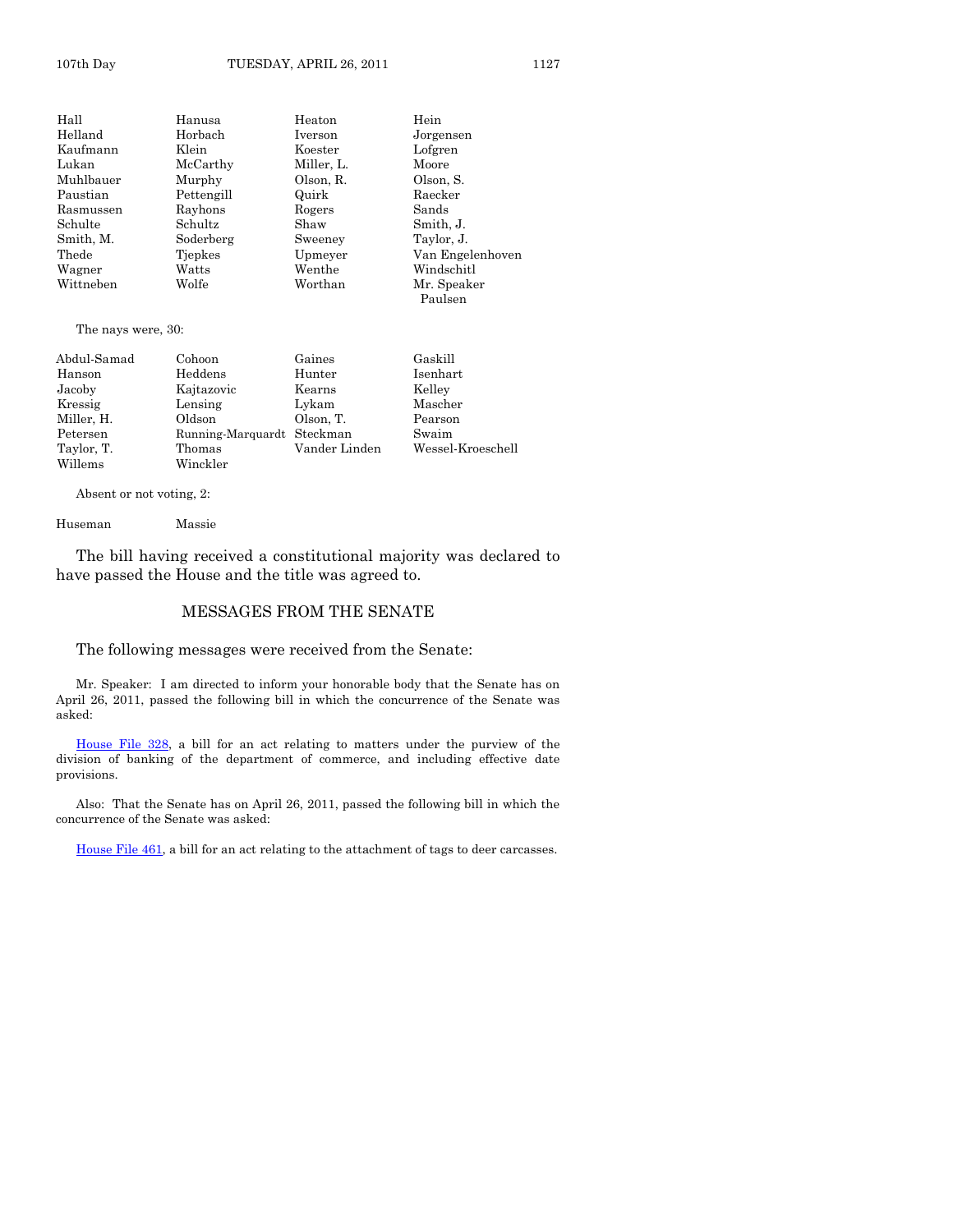Also: That the Senate has on April 26, 2011, passed the following bill in which the concurrence of the House is asked:

[Senate File 527,](http://coolice.legis.state.ia.us/Cool-ICE/default.asp?Category=billinfo&Service=Billbook&frame=1&GA=84&hbill=SF527) a bill for an act relating to the administration of the Iowa finance authority and making appropriations and including effective date provisions.

Also: That the Senate has on April 26, 2011, passed the following bill in which the concurrence of the House is asked:

[Senate File 530,](http://coolice.legis.state.ia.us/Cool-ICE/default.asp?Category=billinfo&Service=Billbook&frame=1&GA=84&hbill=SF530) a bill for an act relating to the family farm property tax credit by providing for eligible entities and including effective date and applicability provisions.

MICHAEL E. MARSHALL, Secretary

#### SENATE MESSAGES CONSIDERED

**[Senate File 527,](http://coolice.legis.state.ia.us/Cool-ICE/default.asp?Category=billinfo&Service=Billbook&frame=1&GA=84&hbill=SF527)** by committee on appropriations, a bill for an act relating to the administration of the Iowa finance authority and making appropriations and including effective date provisions.

Read first time and referred to committee on **appropriations.**

**[Senate File 530,](http://coolice.legis.state.ia.us/Cool-ICE/default.asp?Category=billinfo&Service=Billbook&frame=1&GA=84&hbill=SF530)** by committee on ways and means, a bill for an act relating to the family farm property tax credit by providing for eligible entities and including effective date and applicability provisions.

Read first time and referred to committee on **ways and means.**

#### Ways and Means Calendar

**[House File 687,](http://coolice.legis.state.ia.us/Cool-ICE/default.asp?Category=billinfo&Service=Billbook&frame=1&GA=84&hbill=HF687)** a bill for an act relating to the powers and governance of benefited recreational lake districts, water quality districts, and combined recreational lake and water quality districts, was taken up for consideration.

#### [SENATE FILE 412](http://coolice.legis.state.ia.us/Cool-ICE/default.asp?Category=billinfo&Service=Billbook&frame=1&GA=84&hbill=SF412) SUBSTITUTED FOR [HOUSE FILE 687](http://coolice.legis.state.ia.us/Cool-ICE/default.asp?Category=billinfo&Service=Billbook&frame=1&GA=84&hbill=HF687)

Lukan of Dubuque asked and received unanimous consent to substitute [Senate File 412](http://coolice.legis.state.ia.us/Cool-ICE/default.asp?Category=billinfo&Service=Billbook&frame=1&GA=84&hbill=SF412) for [House File 687.](http://coolice.legis.state.ia.us/Cool-ICE/default.asp?Category=billinfo&Service=Billbook&frame=1&GA=84&hbill=HF687)

**[Senate File 412,](http://coolice.legis.state.ia.us/Cool-ICE/default.asp?Category=billinfo&Service=Billbook&frame=1&GA=84&hbill=SF412) a** bill for an act relating to the powers and governance of benefited recreational lake districts, water quality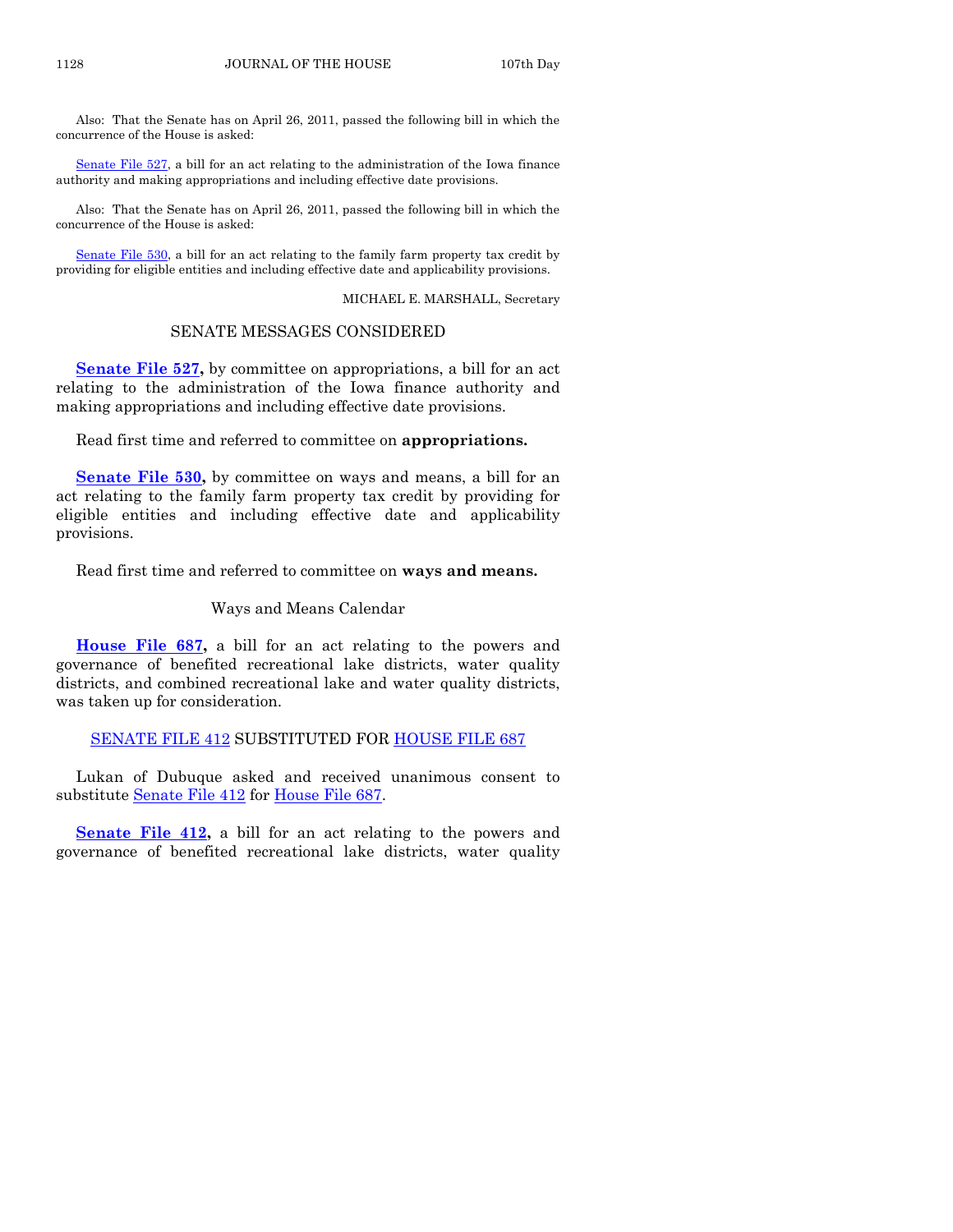districts, and combined recreational lake and water quality districts, was taken up for consideration.

Lukan of Dubuque moved that the bill be read a last time now and placed upon its passage which motion prevailed and the bill was read a last time.

On the question "Shall the bill pass?" [\(S.F. 412\)](http://coolice.legis.state.ia.us/Cool-ICE/default.asp?Category=billinfo&Service=Billbook&frame=1&GA=84&hbill=SF412)

The ayes were, 71:

| Abdul-Samad | Anderson          | Arnold           | Baltimore  |
|-------------|-------------------|------------------|------------|
| Berry       | Brandenburg       | <b>Byrnes</b>    | Cohoon     |
| Cownie      | Devoe             | Dolecheck        | Drake      |
| Forristall  | Gaines            | $\rm{Garrett}$   | Gaskill    |
| Grassley    | Hagenow           | Hager            | Hanusa     |
| Heaton      | Heddens           | Hein             | Horbach    |
| Hunter      | Isenhart          | Iverson          | Jacoby     |
| Kajtazovic  | Kaufmann          | Kearns           | Kelley     |
| Klein       | Koester           | Kressig          | Lukan      |
| Lykam       | Miller, L.        | Moore            | Murphy     |
| Oldson      | Olson, S.         | Olson, T.        | Paustian   |
| Petersen    | Quirk             | Raecker          | Rasmussen  |
| Rayhons     | Running-Marquardt | Schulte          | Schultz    |
| Smith, M.   | Soderberg         | Steckman         | Swaim      |
| Taylor, J.  | Taylor, T.        | Thede            | Thomas     |
| Tjepkes     | Upmeyer           | Van Engelenhoven | Wagner     |
| Watts       | Wenthe            | Willems          | Windschitl |
| Wolfe       | Worthan           | Mr. Speaker      |            |
|             |                   | Paulsen          |            |

The nays were, 26:

| Alons      | Baudler   | Chambers      | De Boef           |
|------------|-----------|---------------|-------------------|
| Fry        | Hall      | Hanson        | Helland           |
| Jorgensen  | Lensing   | Mascher       | McCarthy          |
| Miller, H. | Muhlbauer | Olson, R.     | Pearson           |
| Pettengill | Rogers    | Sands         | Shaw              |
| Smith, J.  | Sweeney   | Vander Linden | Wessel-Kroeschell |
| Winckler   | Wittneben |               |                   |

Absent or not voting, 3:

Huseman Lofgren Massie

The bill having received a constitutional majority was declared to have passed the House and the title was agreed to.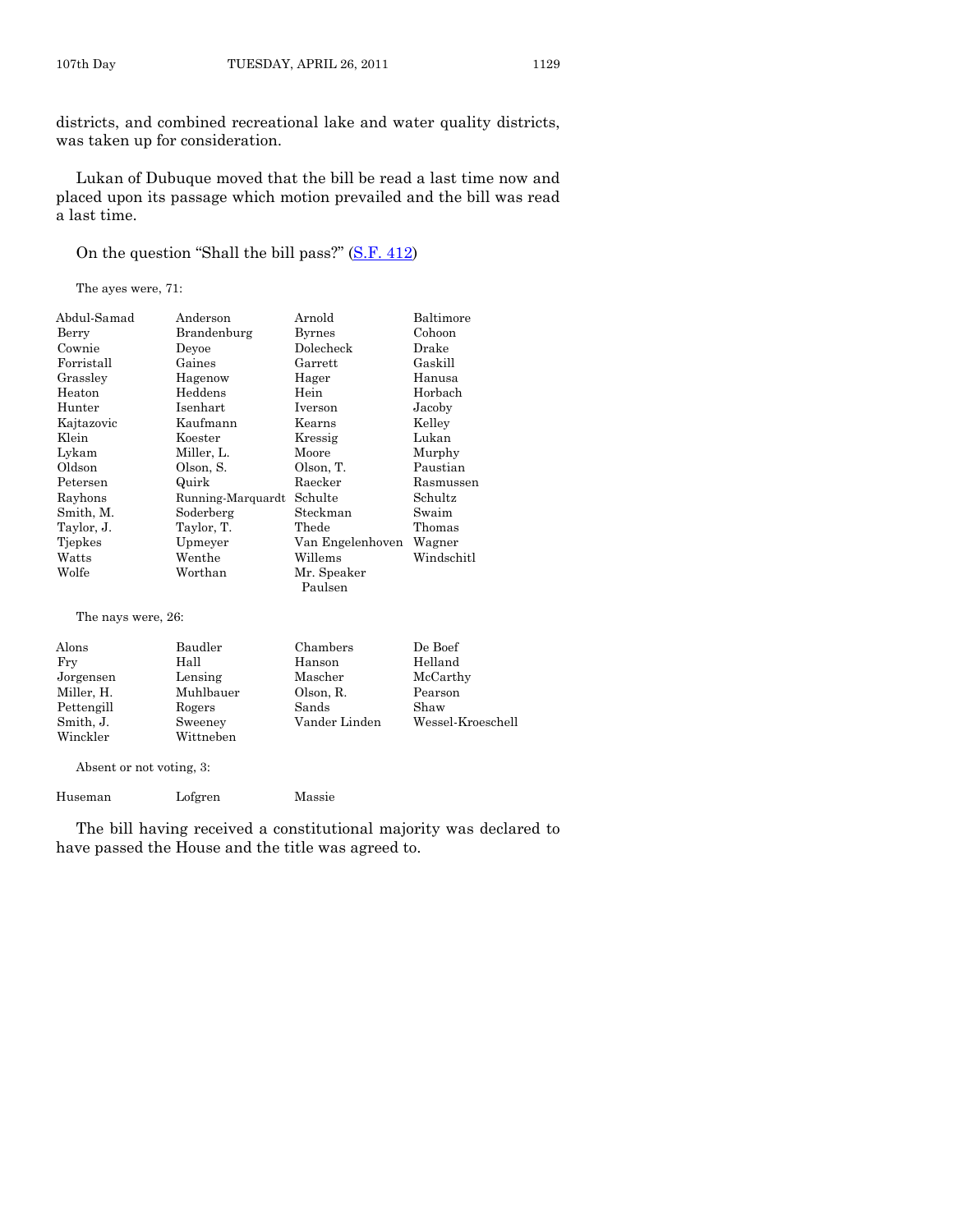### HOUSE FILES 538 and 687 WITHDRAWN

Lukan of Dubuque asked and received unanimous consent to withdraw House Files 538 and 687 from further consideration by the House.

The House stood at ease at 6:40 p.m., until the fall of the gavel.

The House resumed session at 6:56 p.m., Speaker Paulsen in the chair.

#### IMMEDIATE MESSAGES

Upmeyer of Hancock asked and received unanimous consent that the following bills be immediately messaged to the Senate: **[House](http://coolice.legis.state.ia.us/Cool-ICE/default.asp?Category=billinfo&Service=Billbook&frame=1&GA=84&hbill=HF561)  [File 561](http://coolice.legis.state.ia.us/Cool-ICE/default.asp?Category=billinfo&Service=Billbook&frame=1&GA=84&hbill=HF561)** and **Senate Files 302, 412** and **434.**

### BILLS SIGNED BY THE GOVERNOR

A communication was received from the Governor announcing that on April 26, 2011, he approved and transmitted to the Secretary of State the following bills:

[House File 126,](http://coolice.legis.state.ia.us/Cool-ICE/default.asp?Category=billinfo&Service=Billbook&frame=1&GA=84&hbill=HF126) an Act relating to the filing of lobbyist registrations and lobbyist's client reports with the general assembly.

[House File 405,](http://coolice.legis.state.ia.us/Cool-ICE/default.asp?Category=billinfo&Service=Billbook&frame=1&GA=84&hbill=HF405) an Act relating to records requirements applicable to state banks and state credit unions, and causes of action and duties in relation thereto.

[House File 493,](http://coolice.legis.state.ia.us/Cool-ICE/default.asp?Category=billinfo&Service=Billbook&frame=1&GA=84&hbill=HF493) an Act requiring public employees charged with a felony to pay a civil penalty equal to the cash wages received during a paid leave of absence and any contract termination payments if convicted.

[House File 658,](http://coolice.legis.state.ia.us/Cool-ICE/default.asp?Category=billinfo&Service=Billbook&frame=1&GA=84&hbill=HF658) an Act providing for the transfer of duties relating to the certification of milk from the Department of Public Health to the Department of Agriculture and Land Stewardship, providing for the transition, and providing an appropriation.

#### SUBCOMMITTEE ASSIGNMENT

#### **[Senate File 525](http://coolice.legis.state.ia.us/Cool-ICE/default.asp?Category=billinfo&Service=Billbook&frame=1&GA=84&hbill=SF525)**

Appropriations: Schulte, Chair; Heaton and Heddens.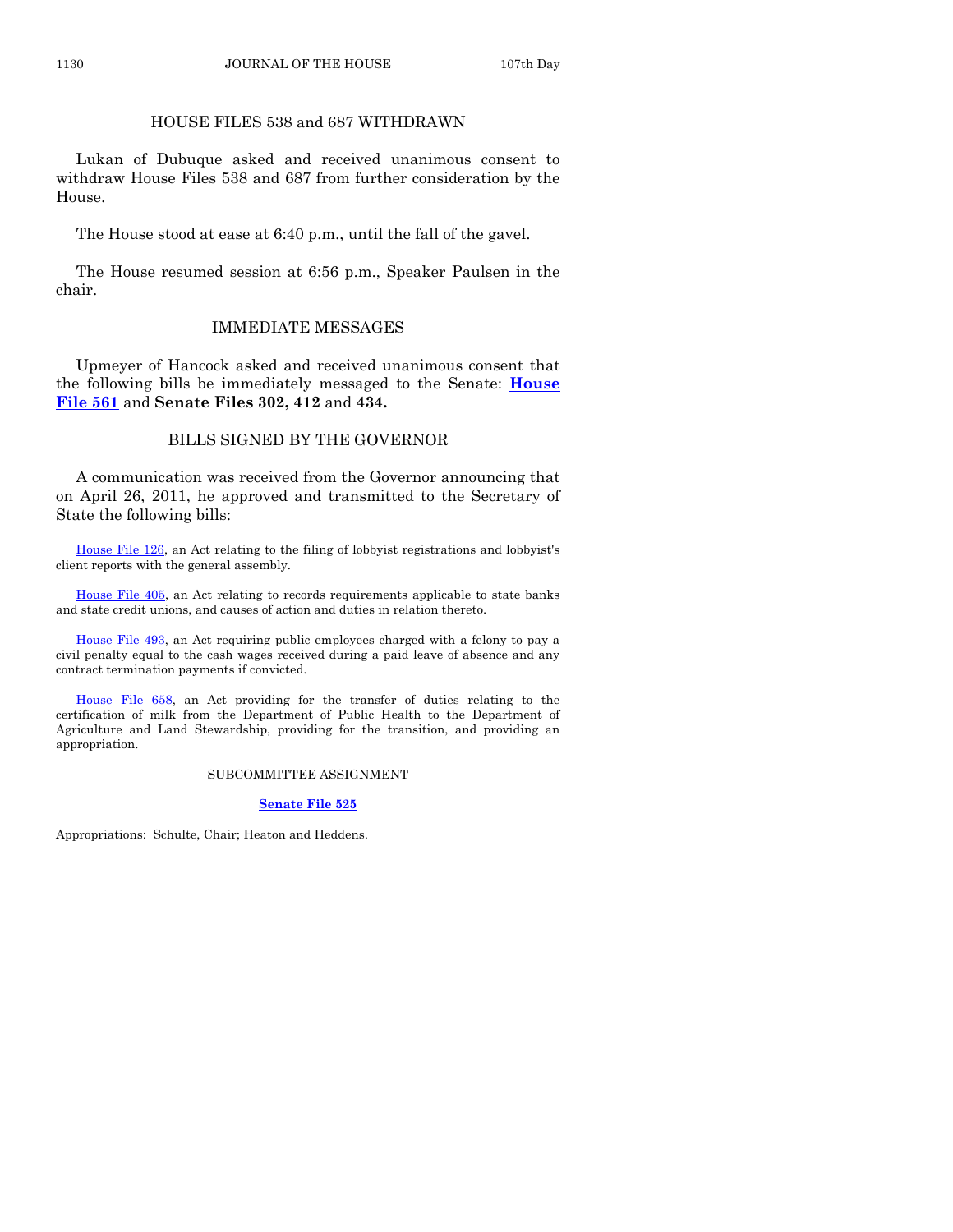#### HOUSE STUDY BILL COMMITTEE ASSIGNMENT

#### **[H.S.B. 240](http://coolice.legis.state.ia.us/Cool-ICE/default.asp?Category=billinfo&Service=Billbook&frame=1&GA=84&hbill=HSB240) Ways and Means**

Relating to state and local government finances by increasing the regular program foundation base, establishing property tax levy limits for cities and counties, establishing certain property assessment limitations, and including applicability provisions.

#### COMMITTEE RECOMMENDATIONS

MR. SPEAKER: The Chief Clerk of the House respectfully reports that the following committee recommendations have been received and are on file in the office of the Chief Clerk.

# W. CHARLES SMITHSON Chief Clerk of the House

#### COMMITTEE ON WAYS AND MEANS

**[Senate File 514,](http://coolice.legis.state.ia.us/Cool-ICE/default.asp?Category=billinfo&Service=Billbook&frame=1&GA=84&hbill=SF514)** a bill for an act relating to the administration of the redevelopment tax credit program for brownfields and grayfields and including retroactive applicability provisions.

Fiscal Note is required.

Recommended **Amend and Do Pass with amendment H–[1695](http://coolice.legis.state.ia.us/Cool-ICE/default.asp?Category=billinfo&Service=Billbook&frame=1&GA=84&hbill=H1695)** April 26, 2011.

**Committee Bill** (Formerly [House File 636\)](http://coolice.legis.state.ia.us/Cool-ICE/default.asp?Category=billinfo&Service=Billbook&frame=1&GA=84&hbill=HF636), relating to urban revitalization areas by authorizing a property tax exemption for certain vacant commercial property, and including effective date provisions.

Fiscal Note is not required.

Recommended **Amend and Do Pass** April 26, 2011.

# RESOLUTION FILED

**[H.R.](http://coolice.legis.state.ia.us/Cool-ICE/default.asp?Category=billinfo&Service=Billbook&frame=1&GA=84&hbill=HR52) 52,** by Paustian, a resolution calling for the curtailment and assessment of air quality regulation by the United States environmental protection agency.

Laid over under **Rule 25.**